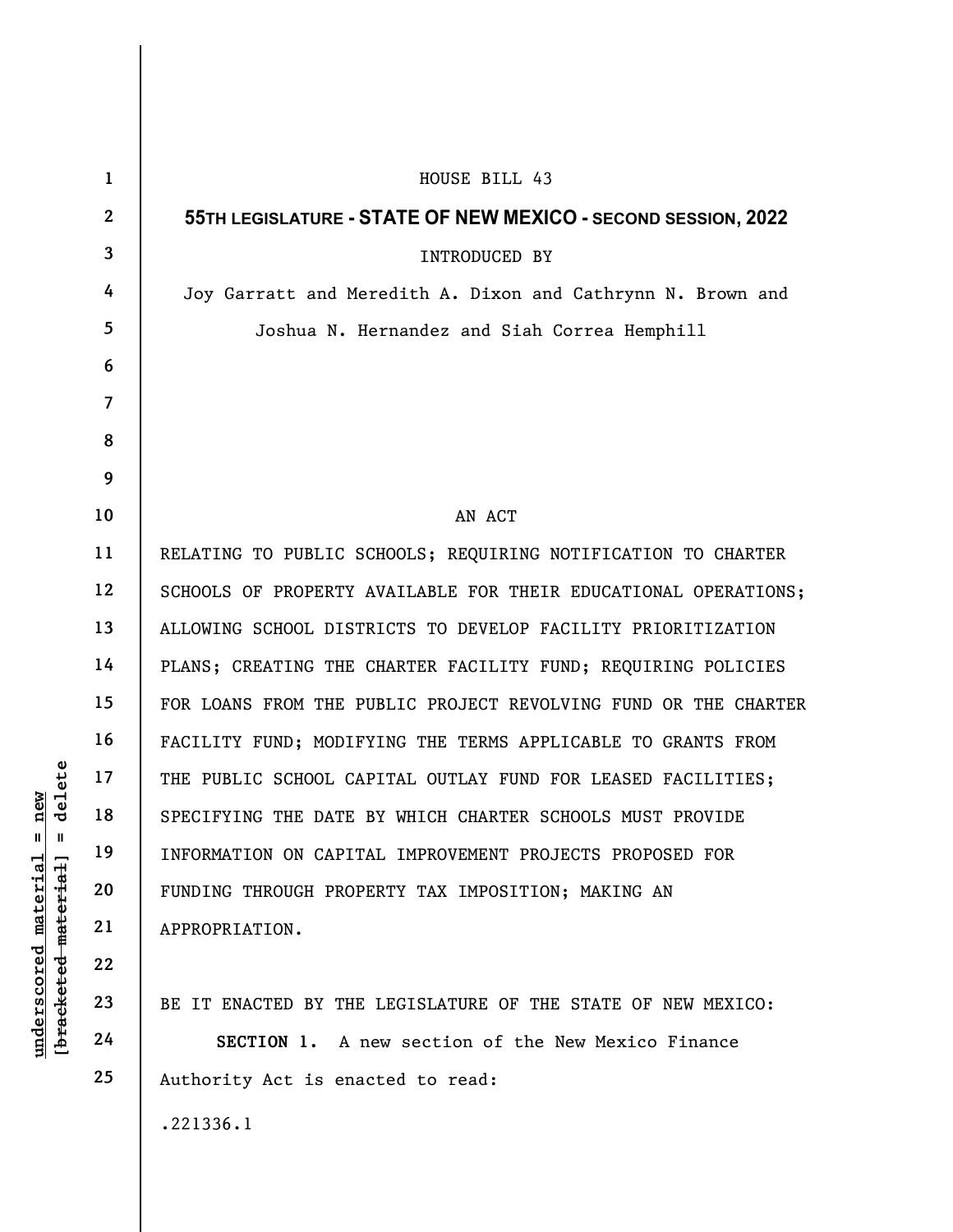1 2 3 4 5 6 7 8 9 10 11 12 13 14 15 16 17 "[NEW MATERIAL] PUBLIC PROJECT REVOLVING FUND--LOANS TO CHARTER SCHOOLS--POLICIES.--The authority shall adopt policies for the public project revolving fund to provide loans to charter schools for the purchase, construction, expansion or renovation of facilities or to pay off lease-purchase agreements that include: A. evidence that any lease-purchase agreements are in accord with the Public School Lease Purchase Act; B. evidence that a charter school's charter has been renewed at least once; and C. review of the last two audits of the charter school." SECTION 2. Section 22-8B-4 NMSA 1978 (being Laws 1999, Chapter 281, Section 4, as amended by Laws 2021, Chapter 19, Section 2 and by Laws 2021, Chapter 37, Section 2) is amended to read: "22-8B-4. CHARTER SCHOOLS' RIGHTS AND RESPONSIBILITIES--

OPERATION.--

underscored material = new [bracketed material] = delete A. A charter school shall be subject to all federal and state laws and constitutional provisions prohibiting discrimination on the basis of disability, physical or mental handicap, serious medical condition, race, creed, color, sex, gender identity, sexual orientation, spousal affiliation, national origin, religion, ancestry or need for special education services and shall not allow for the imposition of .221336.1

18

19

20

21

22

23

24

25

 $- 2 -$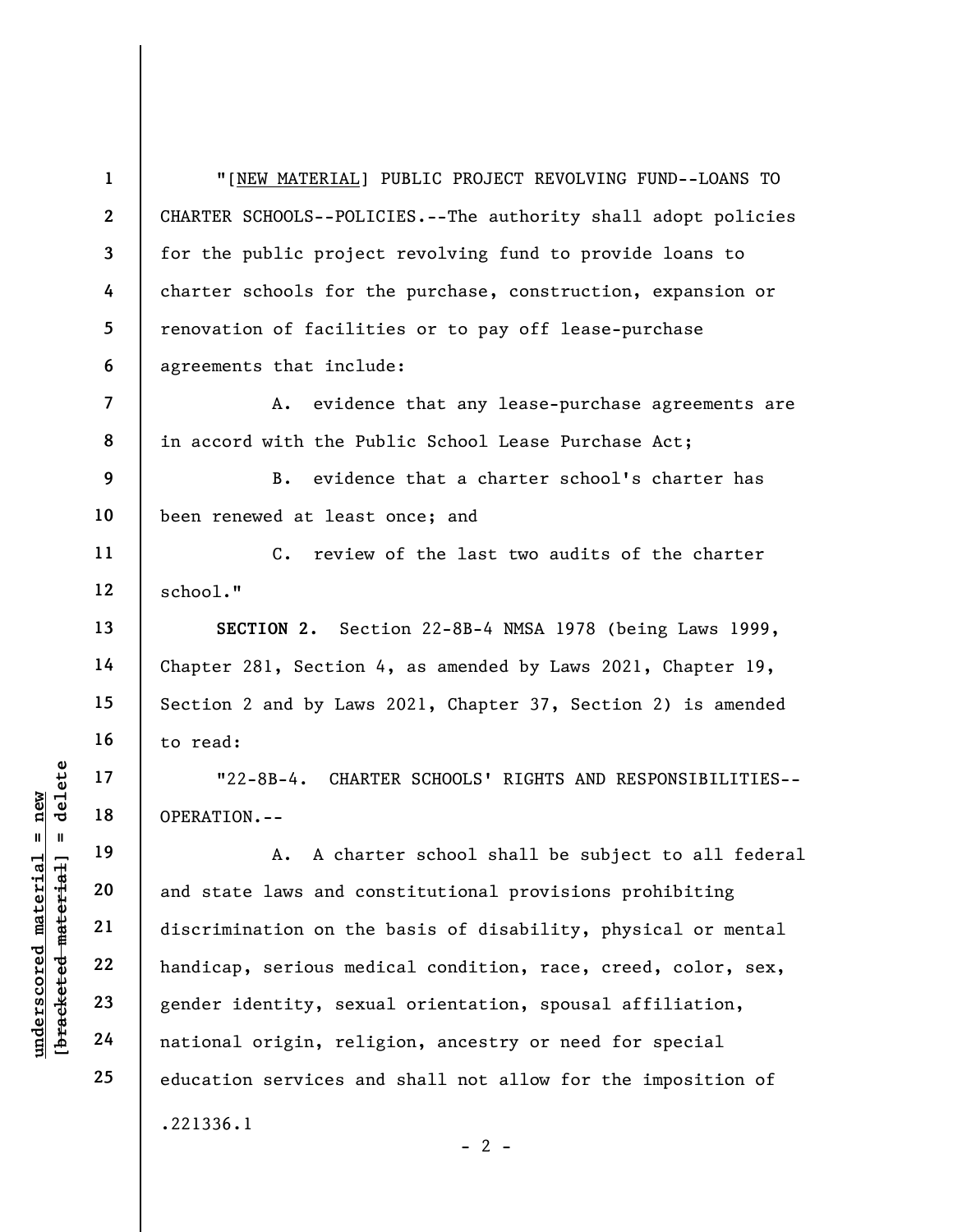discipline, discrimination or disparate treatment against a student based on the student's race, religion or culture or because of the student's use of protective hairstyles or cultural or religious headdresses.

5 6 7 8 9 10 11 12 13 14 15 16 B. A charter school shall be governed by a governing body in the manner set forth in the charter contract; provided that a governing body shall have at least five members; and provided further that no member of a governing body for a charter school that is initially approved on or after July 1, 2005 or whose charter is renewed on or after July 1, 2005 shall serve on the governing body of another charter school. No member of a local school board shall be a member of a governing body for a charter school or employed in any capacity by a locally chartered charter school located within the local school board's school district during the term of office for which the member was elected or appointed.

C. A charter school shall be responsible for:

(1) its own operation, including preparation of a budget, subject to audits pursuant to the Audit Act; and

(2) contracting for services and personnel matters.

underscored material material material core in the set of a budget, subject<br>district and the set of a budget, subject<br>district and the set of a characterise<br>district, a universit<br>district, a universit<br>district, a universit D. A charter school may contract with a school district, a university or college, the state, another political subdivision of the state, the federal government or one of its agencies, a tribal government or any other third party for the .221336.1  $-3 -$ 

23

17

18

19

20

21

22

24

25

1

2

3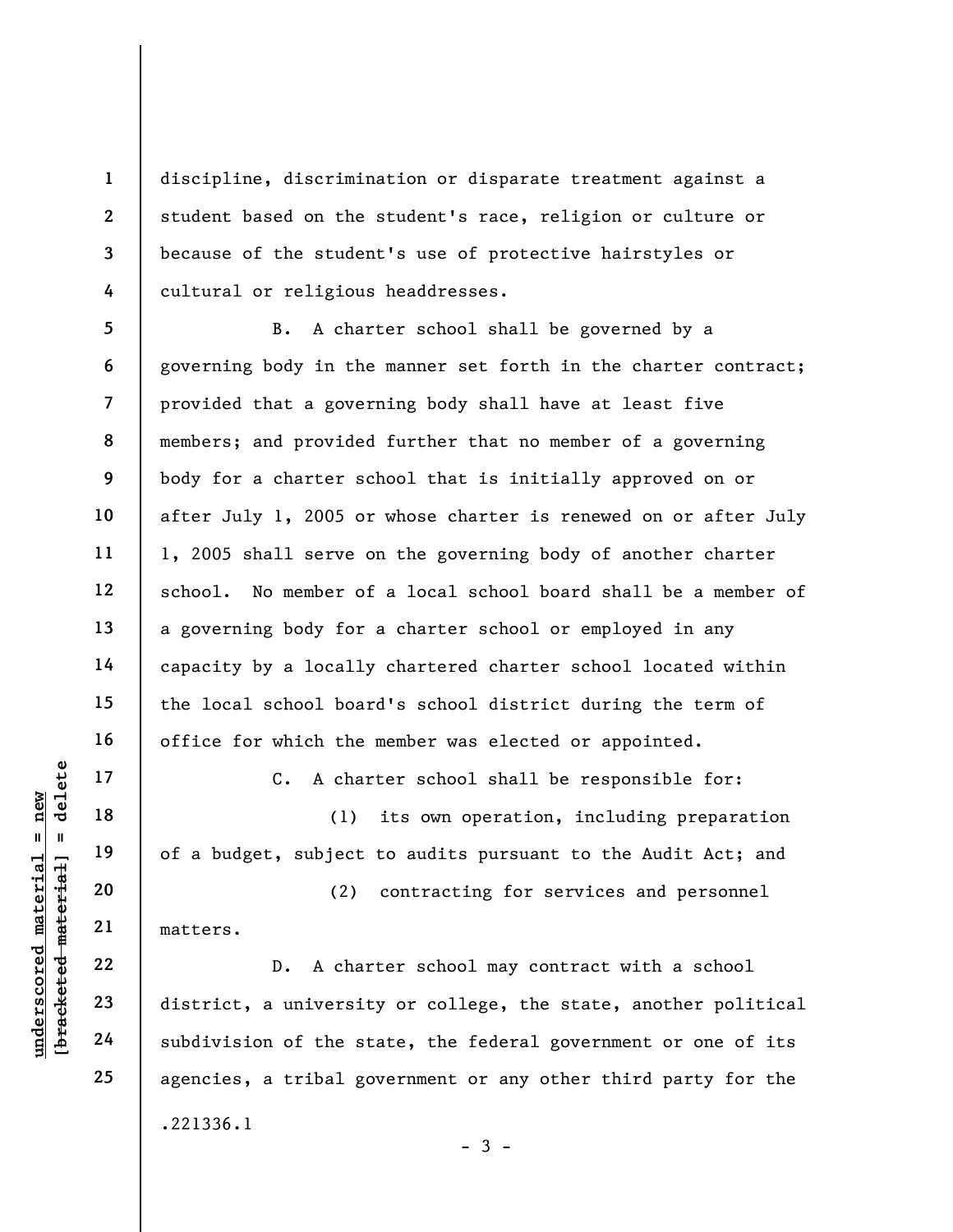use of a facility, its operation and maintenance and the provision of any service or activity that the charter school is required to perform in order to carry out the educational program described in its charter contract. Facilities used by a charter school shall meet the standards required pursuant to Section 22-8B-4.2 NMSA 1978.

E. A conversion school chartered before July 1, 2007 may choose to continue using the school district facilities and equipment it had been using prior to conversion, subject to the provisions of Subsection F of this section.

underscored material = new [bracketed material] = delete F.  $[**The**]$  A school district  $[\frac{in}{n}$  which a charter school is geographically located shall provide a charter school with] that has available land or one or more available facilities not currently used for other educational purposes shall make facilities and may make land available for lease, lease-purchase or purchase to the [school's] charter schools located in the school district for the charter schools' operations [unless the facilities are currently used for other educational purposes] and shall notify the charter schools of that availability no later than May 1 of each year. The public school facilities authority shall annually ensure that each school district with available land or one or more available facilities has provided that notification. A school district may develop a facility prioritization plan that identifies which charter schools may lease, lease-purchase or purchase

.221336.1

1

2

3

4

5

6

7

8

9

10

11

12

13

14

15

16

17

18

19

20

21

22

23

24

25

- 4 -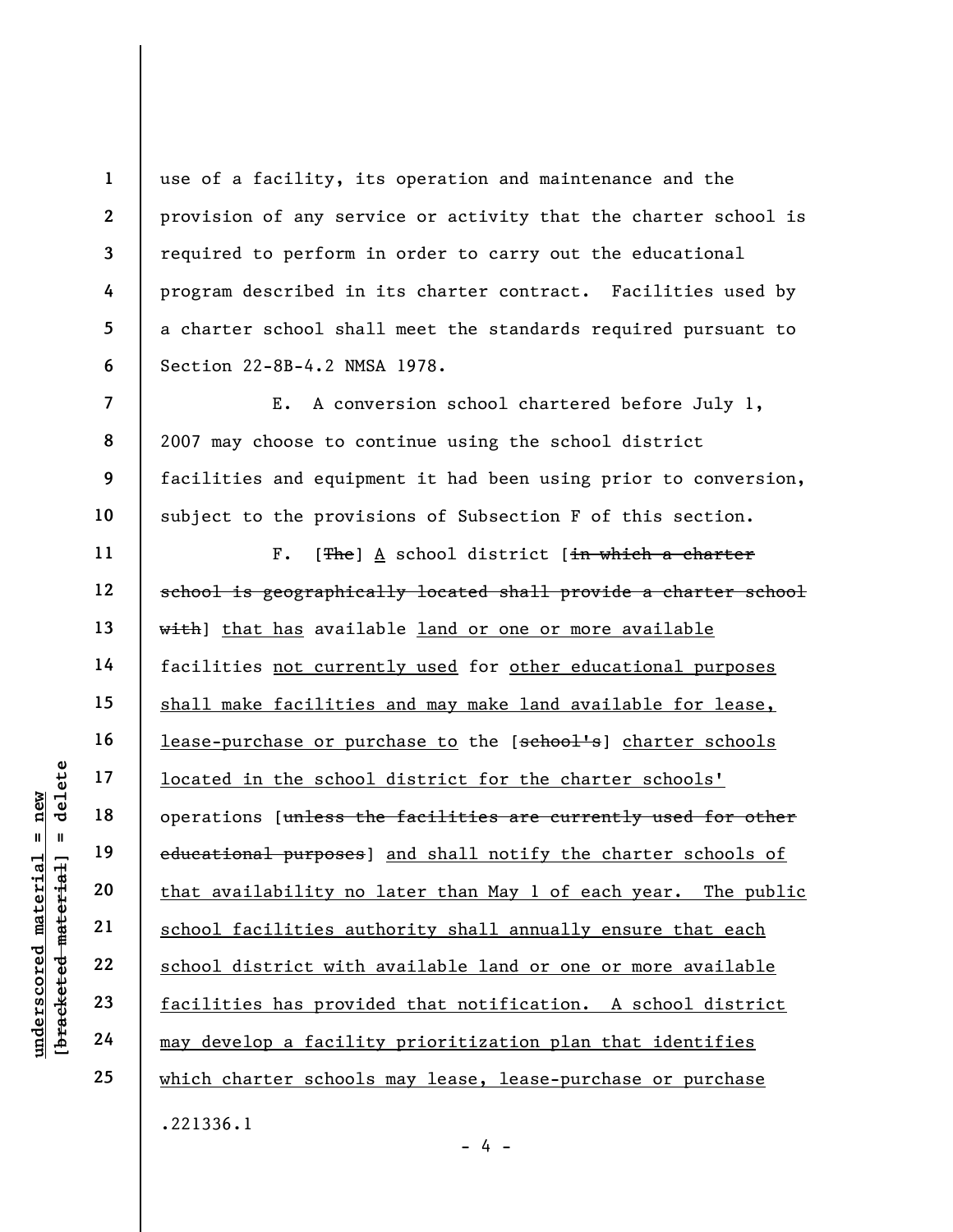underscored material = new [bracketed material] = delete 1 2 3 4 5 6 7 8 9 10 11 12 13 14 15 16 17 18 19 20 21 available school district facilities. School-district-owned land shall not be considered available to a charter school if the school district has justified future use of that land through its five-year facilities master plan. An agreement for the use of school district facilities by a charter school may provide for reasonable lease payments; provided that the payments do not exceed the sum of the lease reimbursement rate provided in [Subparagraph (b) of] Paragraph (l) of Subsection I of Section 22-24-4 NMSA 1978 plus any reimbursement for actual direct costs incurred by the school district in providing the facilities; and provided further that any lease payments received by a school district may be retained by the school district and shall not be considered to be cash balances in any calculation pursuant to Section 22-8-41 NMSA 1978. The available facilities provided by a school district to a charter school shall meet all occupancy standards as specified by the public school capital outlay council. As used in this subsection, "other educational purposes" includes health clinics, daycare centers, teacher training centers, school district administration functions and other ancillary services related to a school district's functions and operations.

G. A locally chartered charter school may pay the costs of operation and maintenance of its facilities or may contract with the school district to provide facility operation and maintenance services.

 $- 5 -$ 

.221336.1

22

23

24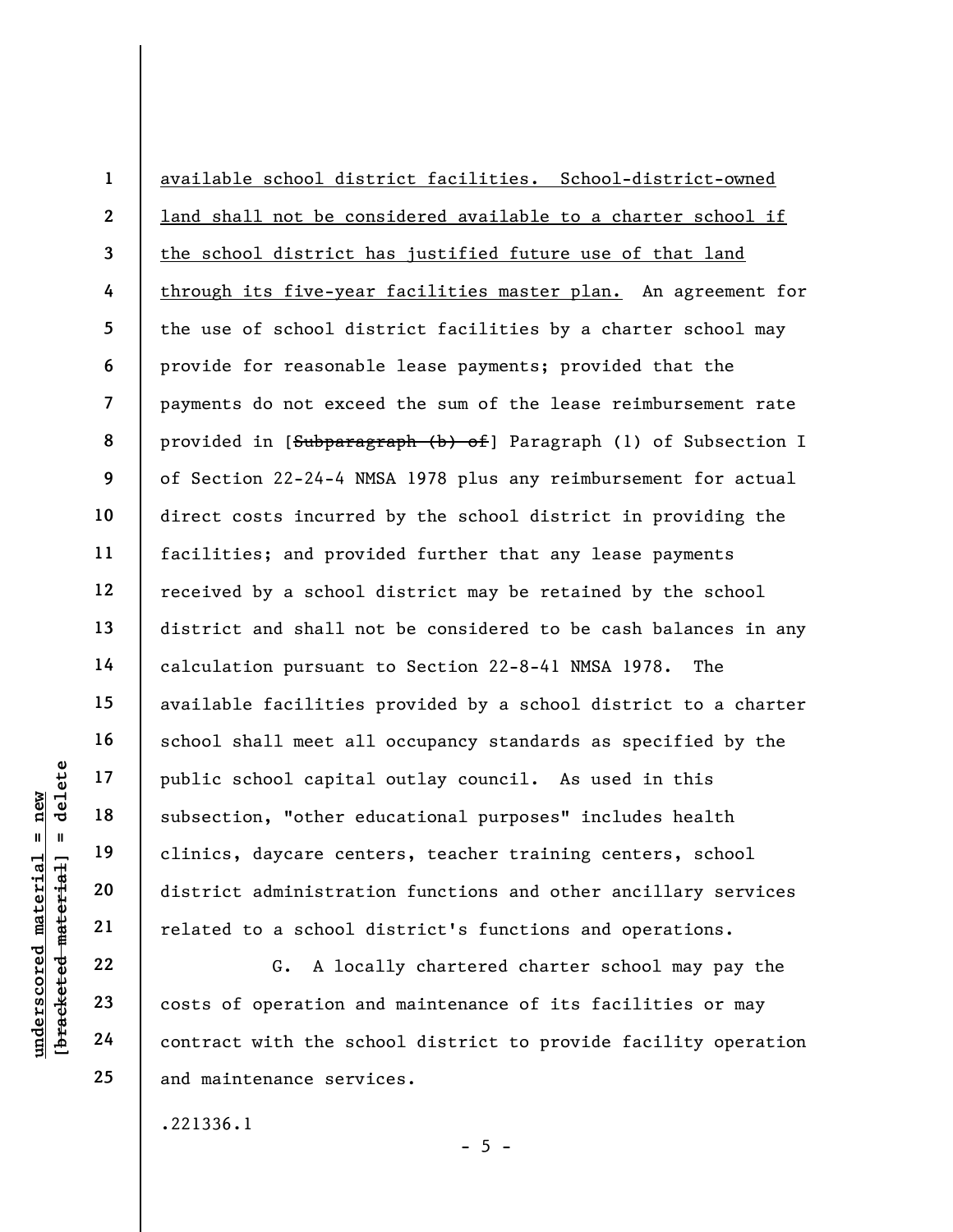H. Locally chartered charter school facilities are eligible for state and local capital outlay funds and shall be included in the school district's five-year facilities plan.

I. A locally chartered charter school shall negotiate with a school district to provide transportation to students eligible for transportation under the provisions of the Public School Code. The school district, in conjunction with the charter school, may establish a limit for student transportation to and from the charter school site not to extend beyond the school district boundary.

J. A charter school shall be a nonsectarian, nonreligious and non-home-based public school.

K. Except as otherwise provided in the Public School Code, a charter school shall not charge tuition or have admission requirements.

underscored material = new [bracketed material] = delete L. With the approval of the chartering authority, a single charter school may maintain separate facilities at two or more locations within the same school district; but, for purposes of calculating program units pursuant to the Public School Finance Act, the separate facilities shall be treated together as one school.

M. A charter school shall be subject to the provisions of Section 22-2-8 NMSA 1978 and the Assessment and Accountability Act.

N. Within constitutional and statutory limits, a .221336.1

 $- 6 -$ 

25

1

2

3

4

5

6

7

8

9

10

11

12

13

14

15

16

17

18

19

20

21

22

23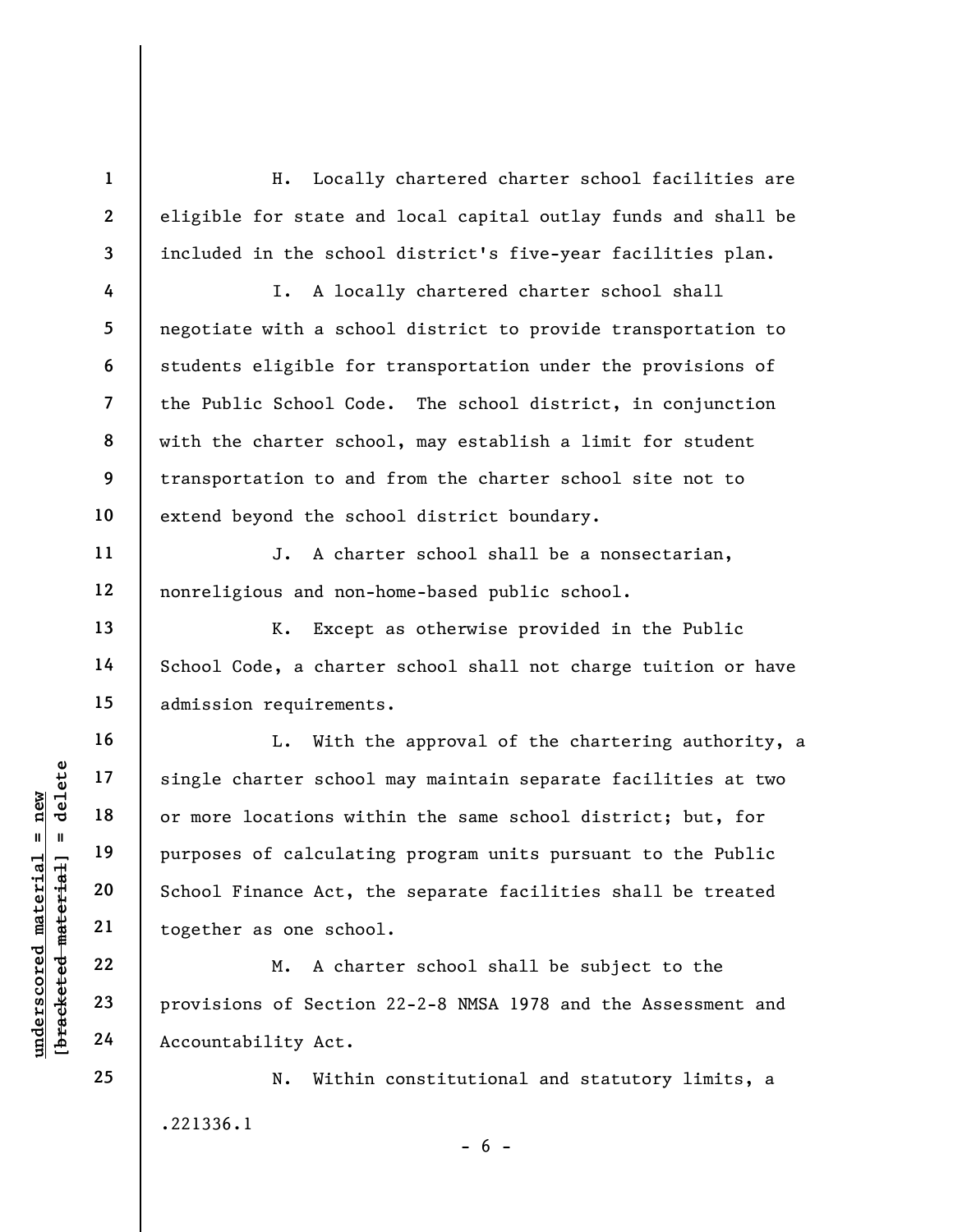1 2 3 4 5 6 7 8 9 charter school may acquire and dispose of property; provided that, upon termination of the charter, all assets of the locally chartered charter school shall revert to the local school board and all assets of the state-chartered charter school shall revert to the state, except that, if all or any portion of a state-chartered charter school facility is financed with the proceeds of general obligation bonds issued by a local school board, the facility shall revert to the local school board.

O. The governing body of a charter school may accept or reject any charitable gift, grant, devise or bequest; provided that no such gift, grant, devise or bequest shall be accepted if subject to any condition contrary to law or to the terms of the charter. The particular gift, grant, devise or bequest shall be considered an asset of the charter school to which it is given.

P. The governing body may contract and sue and be sued. A local school board shall not be liable for any acts or omissions of the charter school.

underscored material material school<br>
weder that a school<br>
weder that a school<br>
weder the char<br>
21<br>
deling the char<br>
22<br>
educational building<br>
24<br>
24<br>
R. A char Q. A charter school shall comply with all state and federal health and safety requirements applicable to public schools, including those health and safety codes relating to educational building occupancy.

R. A charter school is a public school that may contract with a school district or other party for provision of .221336.1 - 7 -

10

11

12

13

14

15

16

17

18

19

20

21

22

23

24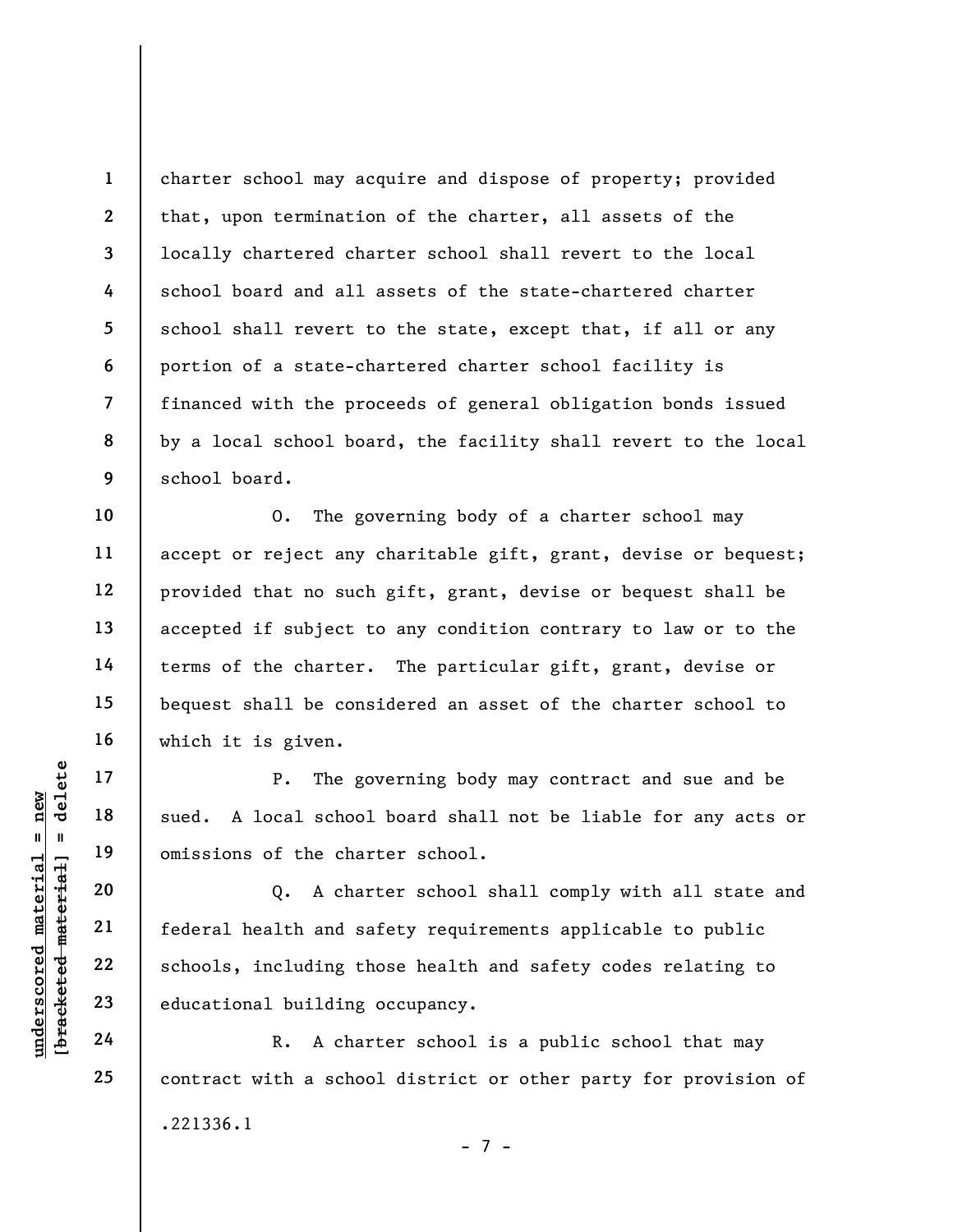financial management, food services, transportation, facilities, education-related services or other services. The governing body shall not contract with a for-profit entity for the management of the charter school.

S. To enable state-chartered charter schools to submit required data to the department, an accountability data system shall be maintained by the department.

underscored matterial education and<br>
understand material assume responsibility<br>
special education and<br>
promulgate rules to i<br>
subsection.<br>
22<br>
understand materials of the subsection.<br>
U. As use<br>
23<br>
24<br>
includes hijabs, he T. A charter school shall comply with all applicable state and federal laws and rules related to providing special education services. Charter school students with disabilities and their parents retain all rights under the federal Individuals with Disabilities Education Act and its implementing state and federal rules. Each charter school is responsible for identifying, evaluating and offering a free appropriate public education to all eligible children who are accepted for enrollment in that charter school. The statechartered charter school, as a local educational agency, shall assume responsibility for determining students' needs for special education and related services. The division may promulgate rules to implement the requirements of this subsection.

U. As used in this section:

(1) "cultural or religious headdresses" includes hijabs, head wraps or other headdresses used as part of an individual's personal cultural or religious beliefs; .221336.1 - 8 -

1

2

3

4

5

6

7

8

9

10

11

12

13

14

15

16

17

18

19

20

21

22

23

24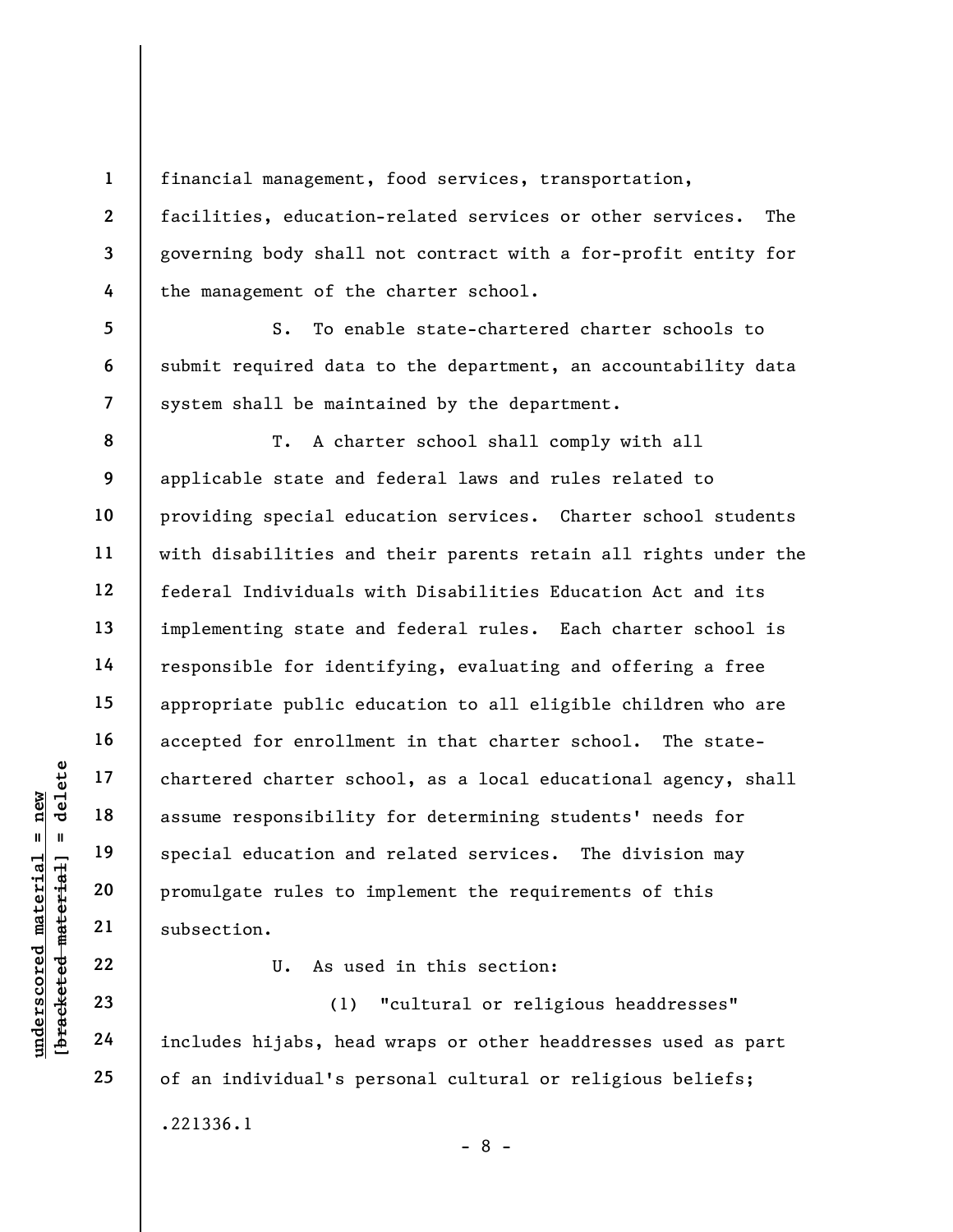understand to school districts to meet a the portable districts to meet a the purchases shall be made the portable classroot council shall authorized the portable classroot council shall authorized to school districts u 1 2 3 4 5 6 7 8 9 10 11 12 13 14 15 16 17 18 19 20 21 22 23 24 25 (2) "protective hairstyles" includes such hairstyles as braids, locs, twists, tight coils or curls, cornrows, bantu knots, afros, weaves, wigs or head wraps; and (3) "race" includes traits historically associated with race, including hair texture, length of hair, protective hairstyles or cultural or religious headdresses." SECTION 3. Section 22-24-4 NMSA 1978 (being Laws 1975, Chapter 235, Section 4, as amended) is amended to read: "22-24-4. PUBLIC SCHOOL CAPITAL OUTLAY FUND CREATED--  $USE. - -$ A. The "public school capital outlay fund" is created. Balances remaining in the fund at the end of each fiscal year shall not revert. B. Except as provided in Subsections G and I through Q of this section, money in the fund may be used only for capital expenditures deemed necessary by the council for an adequate educational program. C. The council may authorize the purchase by the authority of portable classrooms to be loaned to school districts to meet a temporary requirement. Payment for these purchases shall be made from the fund. Title to and custody of the portable classrooms shall rest in the authority. The council shall authorize the lending of the portable classrooms to school districts upon request and upon finding that sufficient need exists. Application for use or return of .221336.1

- 9 -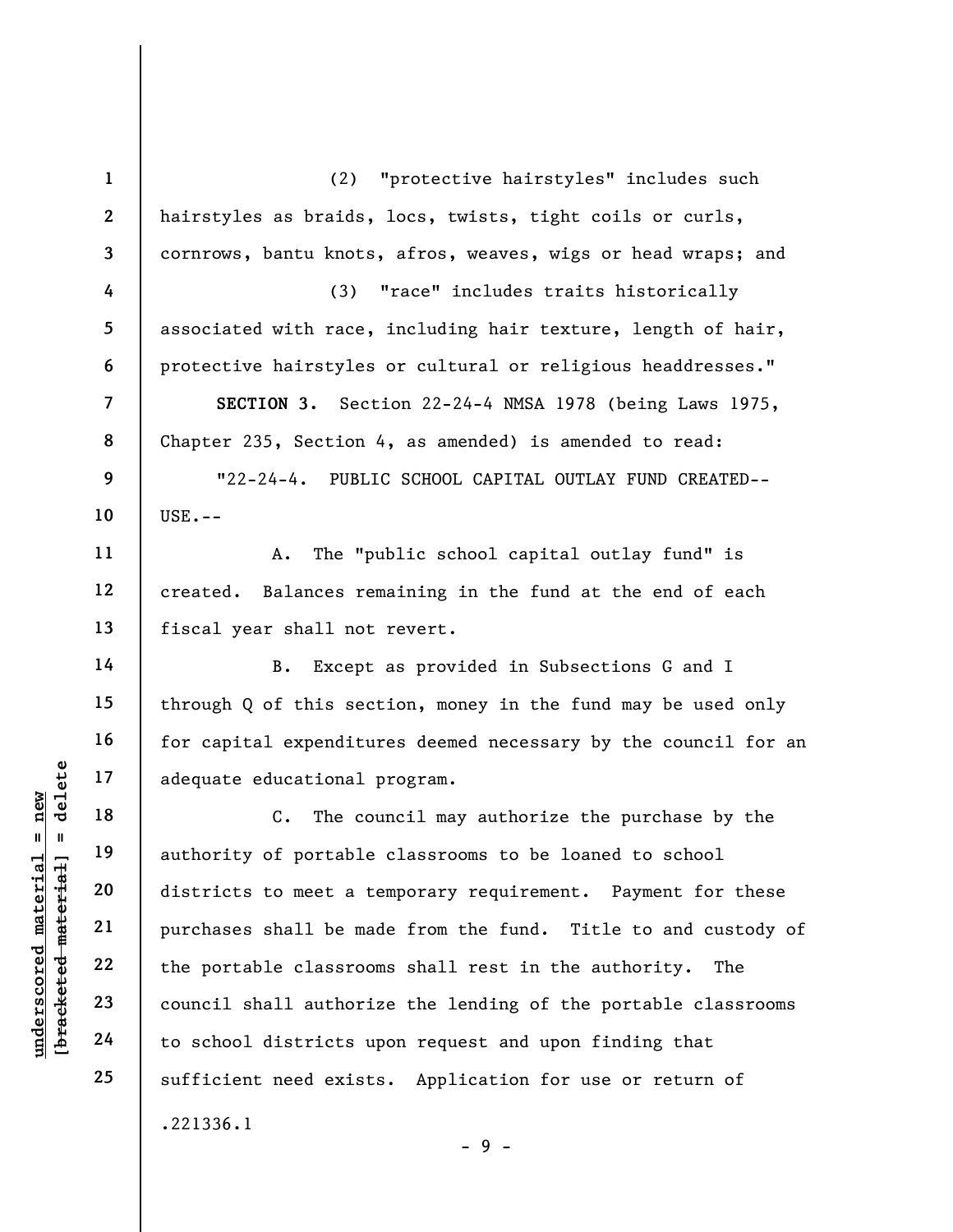1 2 3 4 5 6 7 8 9 state-owned portable classroom buildings shall be submitted by school districts to the council. Expenses of maintenance of the portable classrooms while in the custody of the authority shall be paid from the fund; expenses of maintenance and insurance of the portable classrooms while in the custody of a school district shall be the responsibility of the school district. The council may authorize the permanent disposition of the portable classrooms by the authority with prior approval of the state board of finance.

D. Applications for assistance from the fund shall be made by school districts to the council in accordance with requirements of the council. Except as provided in Subsection K of this section, the council shall require as a condition of application that a school district have a current five-year facilities plan that shall include a current preventive maintenance plan to which the school adheres for each public school in the school district.

underscored material school in the school<br>  $\begin{array}{c|c|c|c} \hline \text{u} & \text{u} & \text{u} & \text{u} & \text{u} & \text{u} & \text{u} & \text{u} & \text{u} & \text{u} & \text{u} & \text{u} & \text{u} & \text{u} & \text{u} & \text{u} & \text{u} & \text{u} & \text{u} & \text{u} & \text{u} & \text{u} & \text{u} & \text{u} & \text{u} & \text{u} & \text{u} &$ E. The council shall review all requests for assistance from the fund and shall allocate funds only for those capital outlay projects that meet the criteria of the Public School Capital Outlay Act.

F. Money in the fund shall be disbursed by warrant of the department of finance and administration on vouchers signed by the secretary of finance and administration following certification by the council that an application has been .221336.1  $- 10 -$ 

10

11

12

13

14

15

16

17

18

19

20

21

22

23

24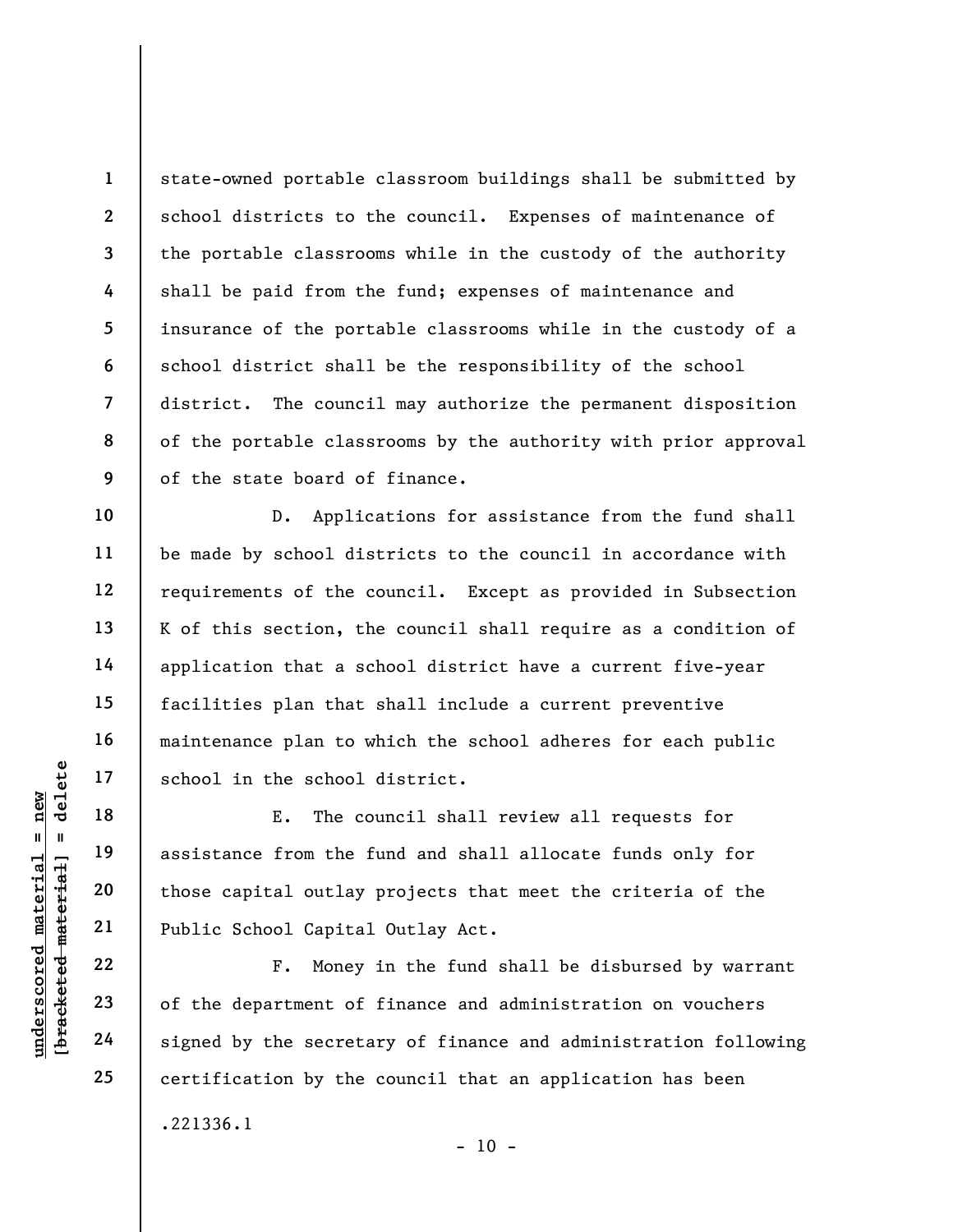underscored material = new [bracketed material] = delete 1 2 3 4 5 6 7 8 9 10 11 12 13 14 15 16 17 18 19 20 21 22 23 24 25 approved or an expenditure has been ordered by a court pursuant to Section 22-24-5.4 NMSA 1978. At the discretion of the council, money for a project shall be distributed as follows: (1) up to ten percent of the portion of the project cost funded with distributions from the fund or five percent of the total project cost, whichever is greater, may be paid to the school district before work commences with the balance of the grant award made on a cost-reimbursement basis; or (2) the council may authorize payments directly to the contractor. G. Balances in the fund may be annually appropriated for the core administrative functions of the authority pursuant to the Public School Capital Outlay Act, and, in addition, balances in the fund may be expended by the authority, upon approval of the council, for project management expenses; provided that: (1) the total annual expenditures from the fund for the core administrative functions pursuant to this subsection shall not exceed five percent of the average annual grant assistance authorized from the fund during the three previous fiscal years; and (2) any unexpended or unencumbered balance remaining at the end of a fiscal year from the expenditures authorized in this subsection shall revert to the fund. .221336.1

- 11 -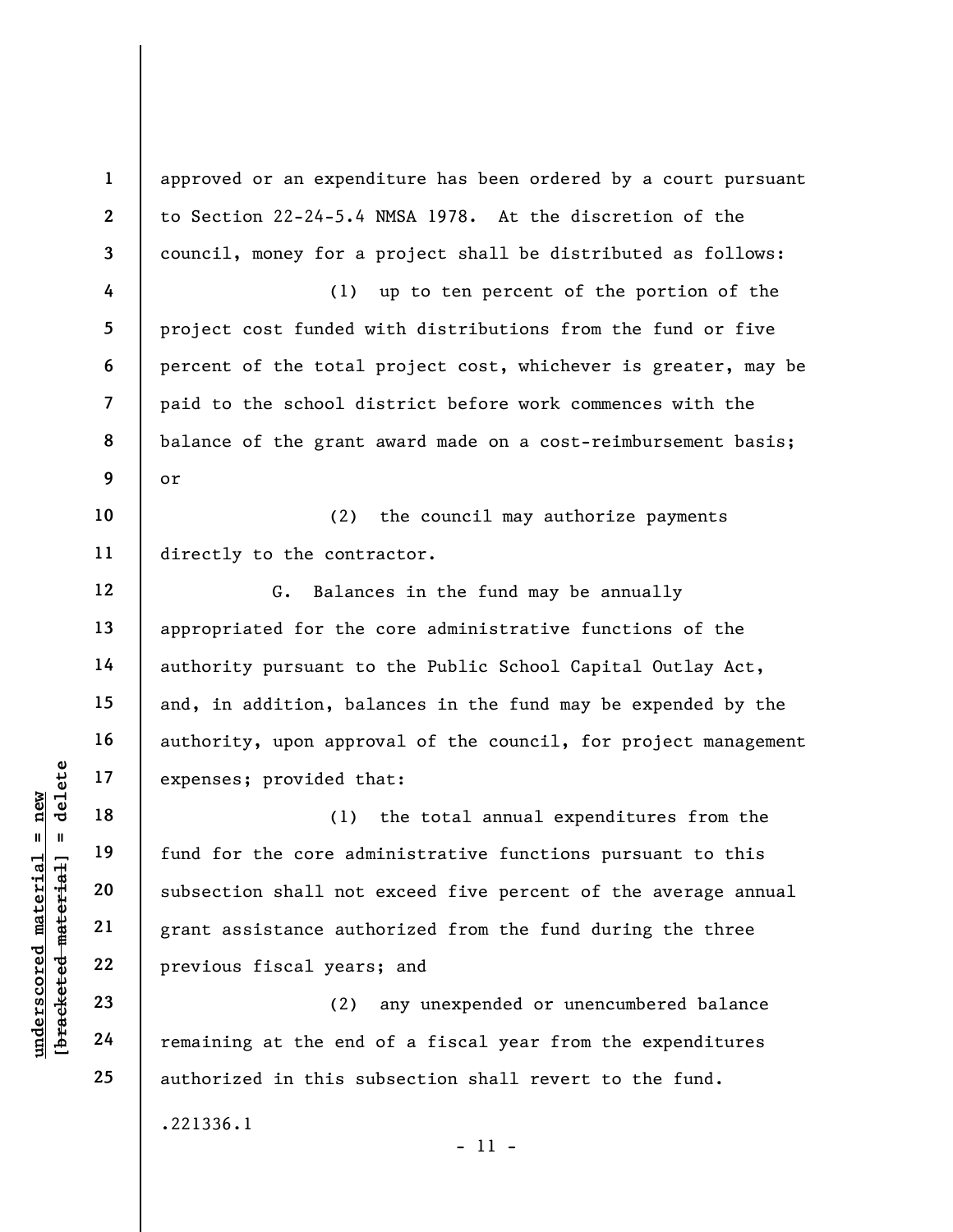H. The fund may be expended by the council for building system repair, renovation or replacement initiatives with projects to be identified by the council pursuant to Section 22-24-4.6 NMSA 1978; provided that money allocated pursuant to this subsection shall be expended within three years of the allocation.

7 8 9 10 11 12 13 14 15 16 I. The fund may be expended annually by the council for grants to school districts for the purpose of making lease payments for [classroom] facilities, including facilities leased by charter schools. The grants shall be made upon application by the school districts and pursuant to rules adopted by the council; provided that an application on behalf of a charter school shall be made by the school district, but, if the school district fails to make an application on behalf of a charter school, the charter school may submit its own application. The following criteria shall apply to the grants:

(1) the amount of a grant to a school district or charter school shall not exceed:

underschool sha<br>
underschool sha<br>
underschool sha<br>
underschool sha<br>
underschool sha<br>
exchange the schools, in the MEM<br>
underschools in the MEM<br>
24<br>
provided that in fisc (a) the actual annual lease payments owed for leasing [classroom space for schools, including charter schools, in the school district] a facility; or (b) seven hundred dollars (\$700) multiplied by the MEM using the leased [chassroom] facilities; provided that in fiscal year 2009 and in each subsequent fiscal year, this amount shall be adjusted by the percentage change .221336.1  $- 12 -$ 

17

18

19

20

21

22

23

24

25

1

2

3

4

5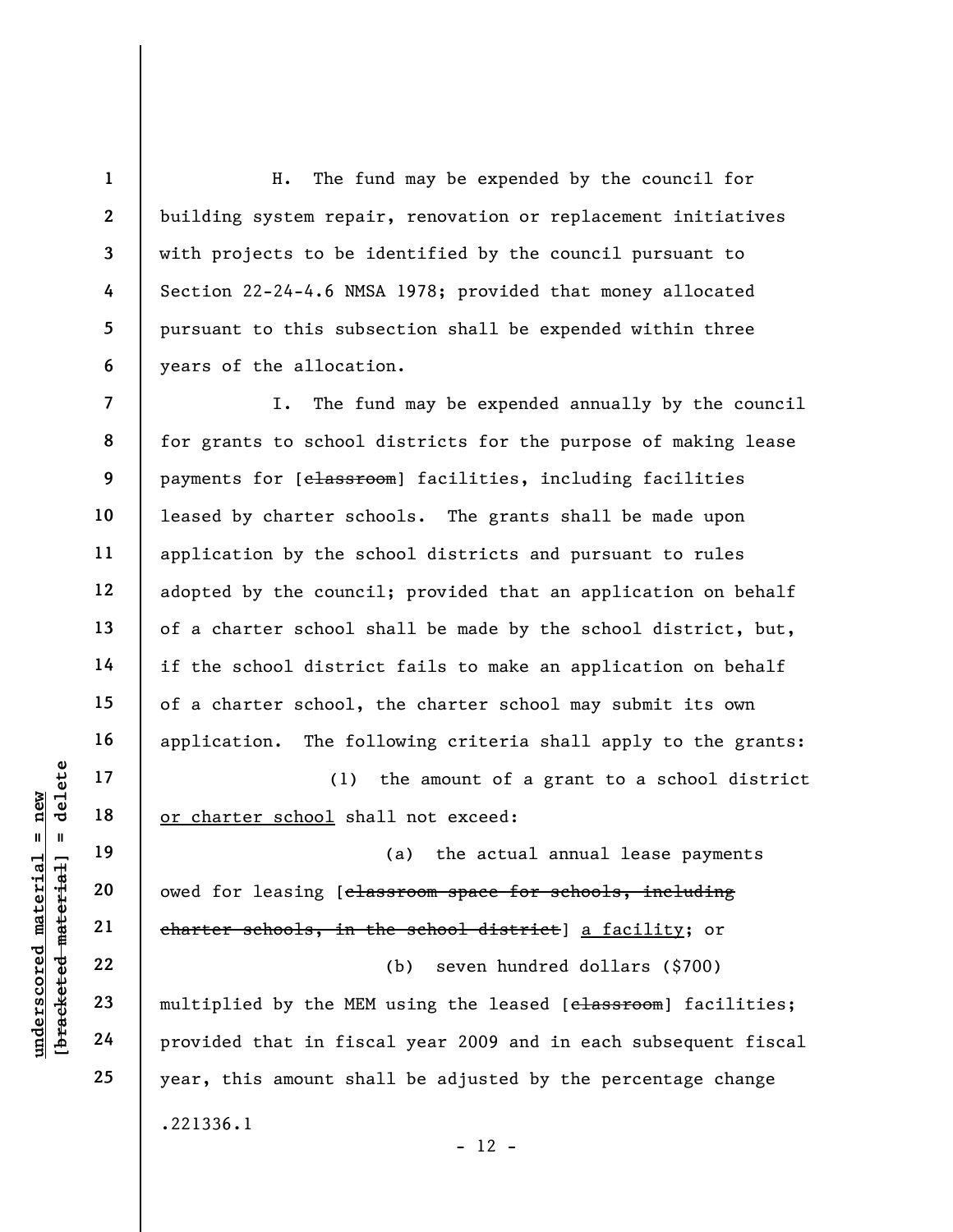underscored material = new [bracketed material] = delete 1 2 3 4 5 6 7 8 9 10 11 12 13 14 15 16 17 18 19 20 21 22 23 24 25 between the penultimate calendar year and the immediately preceding calendar year of the consumer price index for the United States, all items, as published by the United States department of labor; (2) a grant received for the lease payments of a charter school may be used by that charter school as a state match necessary to obtain federal grants pursuant to the federal Every Student Succeeds Act; (3) at the end of each fiscal year, any unexpended or unencumbered balance of the [appropriation] grant shall revert to the fund; (4) no grant shall be made for lease payments due pursuant to a financing agreement under which the facilities may be purchased for a price that is reduced according to the lease payments made unless: (a) the agreement has been approved pursuant to the provisions of the Public School Lease Purchase Act; and (b) the facilities are leased by a charter school; (5) if the lease payments are made pursuant to a financing agreement under which the facilities may be purchased for a price that is reduced according to the lease payments made, neither a grant nor any provision of the Public School Capital Outlay Act creates a legal obligation for the .221336.1  $- 13 -$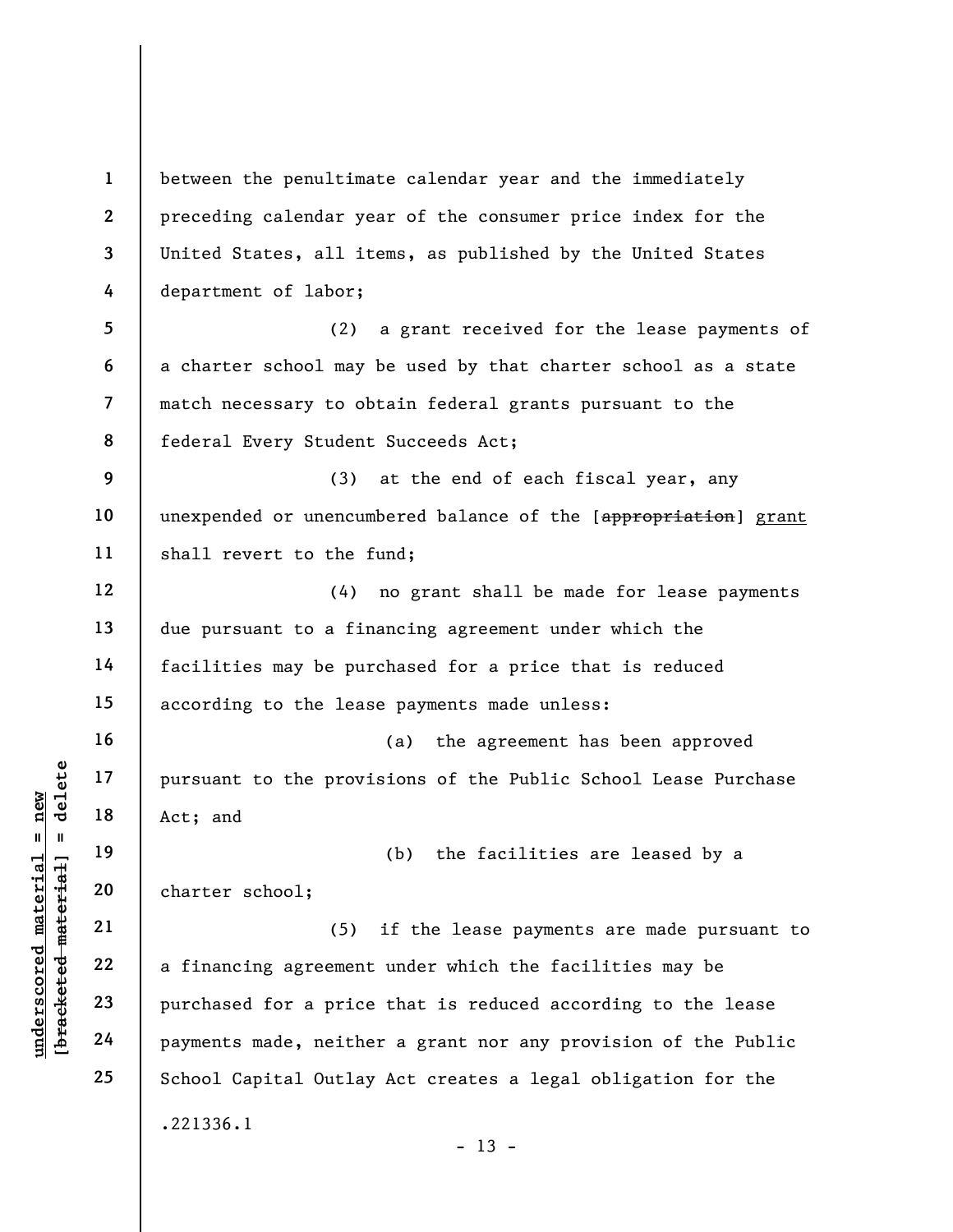underscored material = new [bracketed material] = delete 1 2 3 4 5 6 7 8 9 10 11 12 13 14 15 16 17 18 19 20 21 22 23 24 25 school district or charter school to continue the lease from year to year or to purchase the facilities nor does it create a legal obligation for the state to make subsequent grants pursuant to the provisions of this subsection; and (6) as used in this subsection: (a) "MEM" means: 1) the average full-time-equivalent enrollment using leased [classroom] facilities on the second and third reporting dates of the prior school year; or 2) in the case of an approved charter school that has not commenced classroom instruction, the estimated full-time-equivalent enrollment that will use leased [classroom] facilities in the first year of instruction, as shown in the approved charter school application; provided that, after the second reporting date of the current school year, the MEM shall be adjusted to reflect the full-timeequivalent enrollment on that date; and (b) "[classroom] facilities" [or "classroom space"] includes the space needed [as determined by the minimum required under the statewide adequacy standards] for [the direct administration of] school activities. J. In addition to other authorized expenditures from the fund, up to one percent of the average grant assistance authorized from the fund during the three previous fiscal years may be expended in each fiscal year by the authority to pay the state fire marshal, the construction .221336.1

 $- 14 -$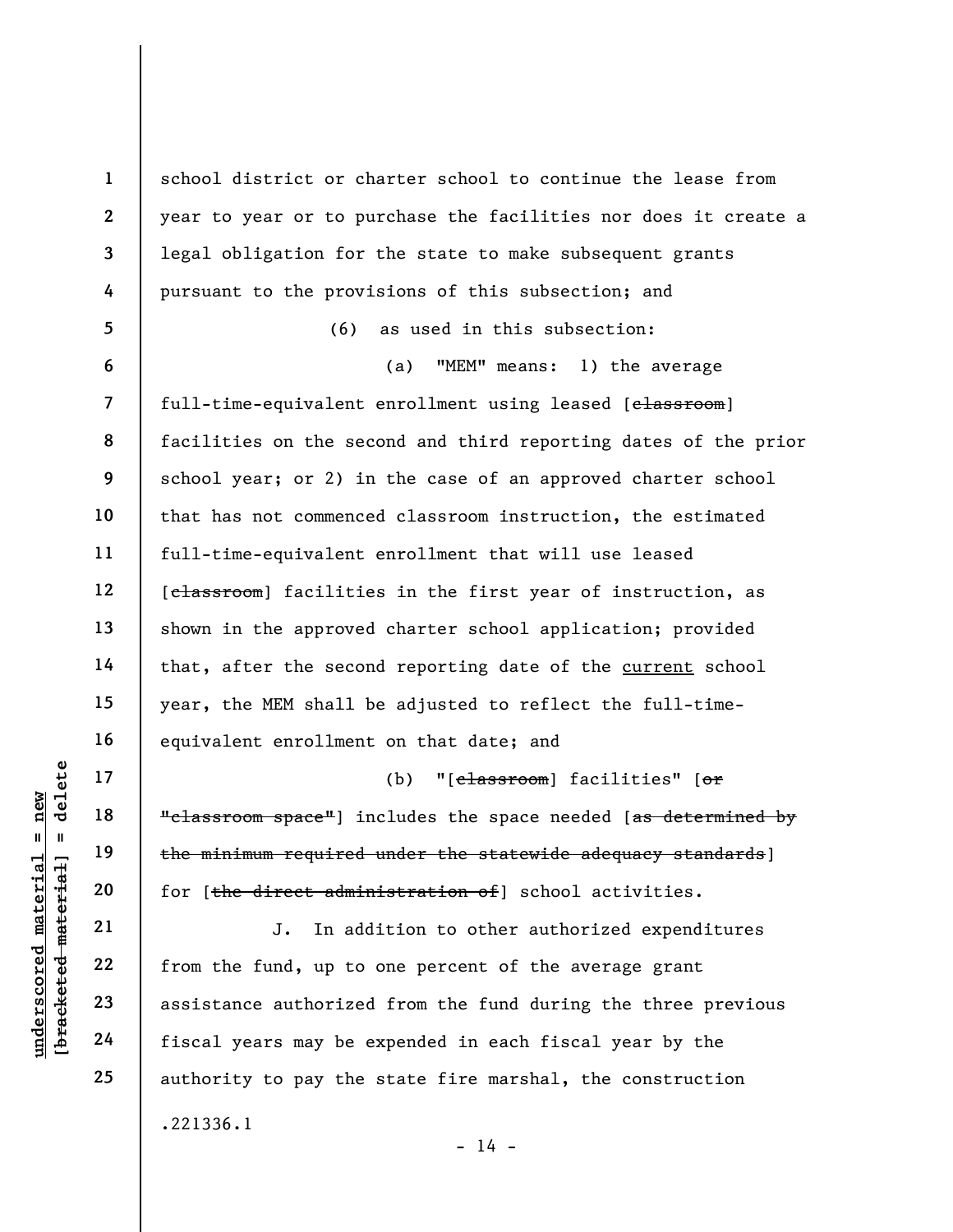1 2 3 4 5 6 7 8 9 10 11 12 13 14 15 16 17 industries division of the regulation and licensing department and local jurisdictions having authority from the state to permit and inspect projects for expenditures made to permit and inspect projects funded in whole or in part under the Public School Capital Outlay Act. The authority may enter into contracts with the state fire marshal, the construction industries division or the appropriate local authorities to carry out the provisions of this subsection. Such a contract may provide for initial estimated payments from the fund prior to the expenditures if the contract also provides for additional payments from the fund if the actual expenditures exceed the initial payments and for repayments back to the fund if the initial payments exceed the actual expenditures. Money distributed from the fund to the state fire marshal or the construction industries division pursuant to this subsection shall be used to supplement, rather than supplant, appropriations to those entities.

underscored material = new [bracketed material] = delete K. Pursuant to guidelines established by the council, allocations from the fund may be made to assist school districts in developing and updating five-year facilities plans required by the Public School Capital Outlay Act; provided that:

(1) no allocation shall be made unless the council determines that the school district is willing and able to pay the portion of the total cost of developing or updating .221336.1  $- 15 -$ 

18

19

20

21

22

23

24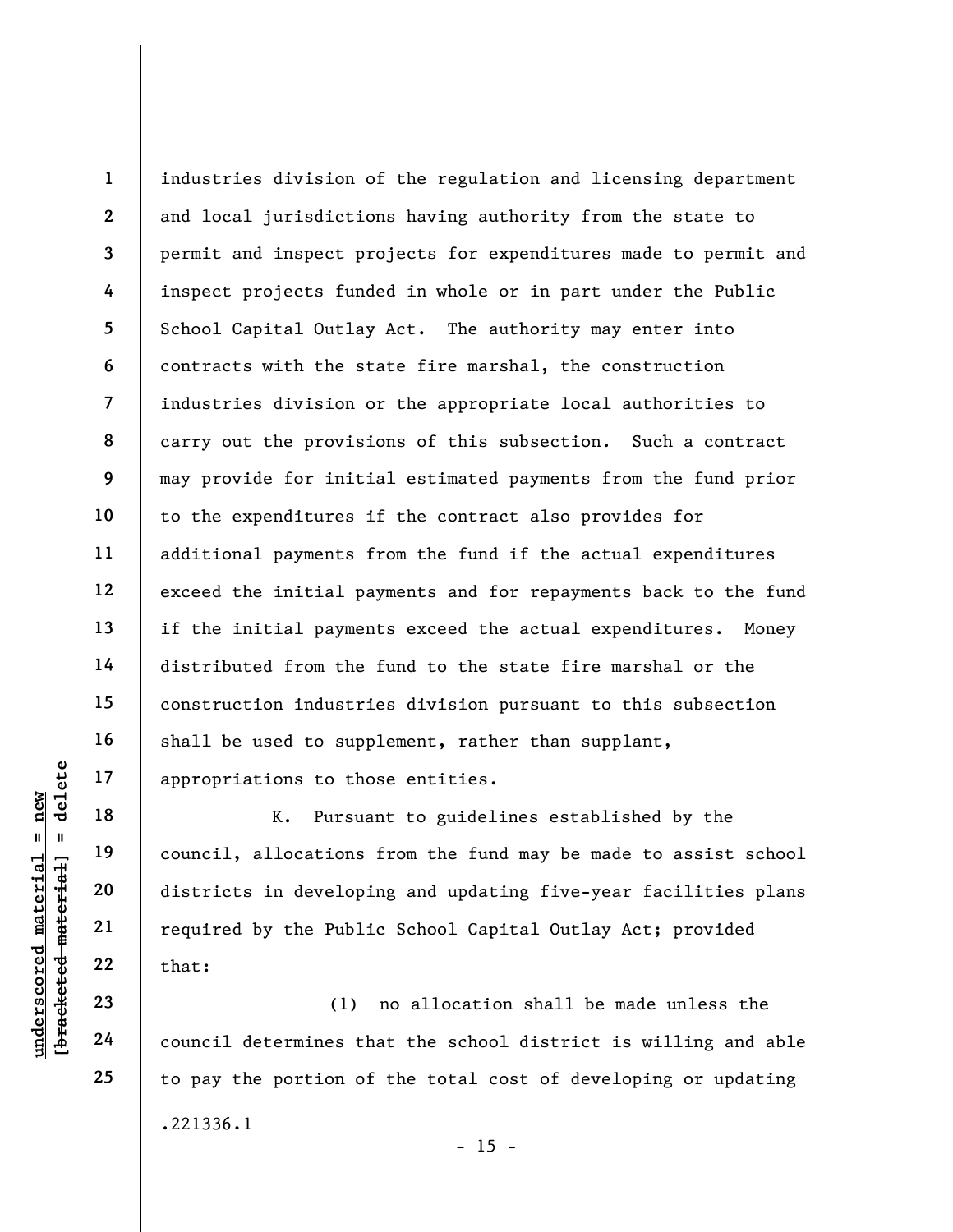underscored material share of the total computer of the total computer of the total computer of the total computer of the total computer of the total computer of the less than fifty per purposes, the school rate of at leas 1 2 3 4 5 6 7 8 9 10 11 12 13 14 15 16 17 18 19 20 21 22 23 24 25 the plan that is not funded with the allocation from the fund. Except as provided in Paragraph (2) of this subsection, the portion of the total cost to be paid with the allocation from the fund shall be determined pursuant to the methodology in Subsection B of Section 22-24-5 NMSA 1978; or (2) the allocation from the fund may be used to pay the total cost of developing or updating the plan if: (a) the school district has fewer than an average of six hundred full-time-equivalent students on the second and third reporting dates of the prior school year; or (b) the school district meets all of the following requirements: 1) the school district has fewer than an average of one thousand full-time-equivalent students on the second and third reporting dates of the prior school year; 2) the school district has at least seventy percent of its students eligible for free or reduced-fee lunch; 3) the state share of the total cost, if calculated pursuant to the methodology in Subsection B of Section 22-24-5 NMSA 1978, would be less than fifty percent; and 4) for all educational purposes, the school district has a residential property tax rate of at least seven dollars (\$7.00) on each one thousand dollars (\$1,000) of taxable value, as measured by the sum of all rates imposed by resolution of the local school board plus rates set to pay interest and principal on outstanding school district general obligation bonds.

.221336.1

 $- 16 -$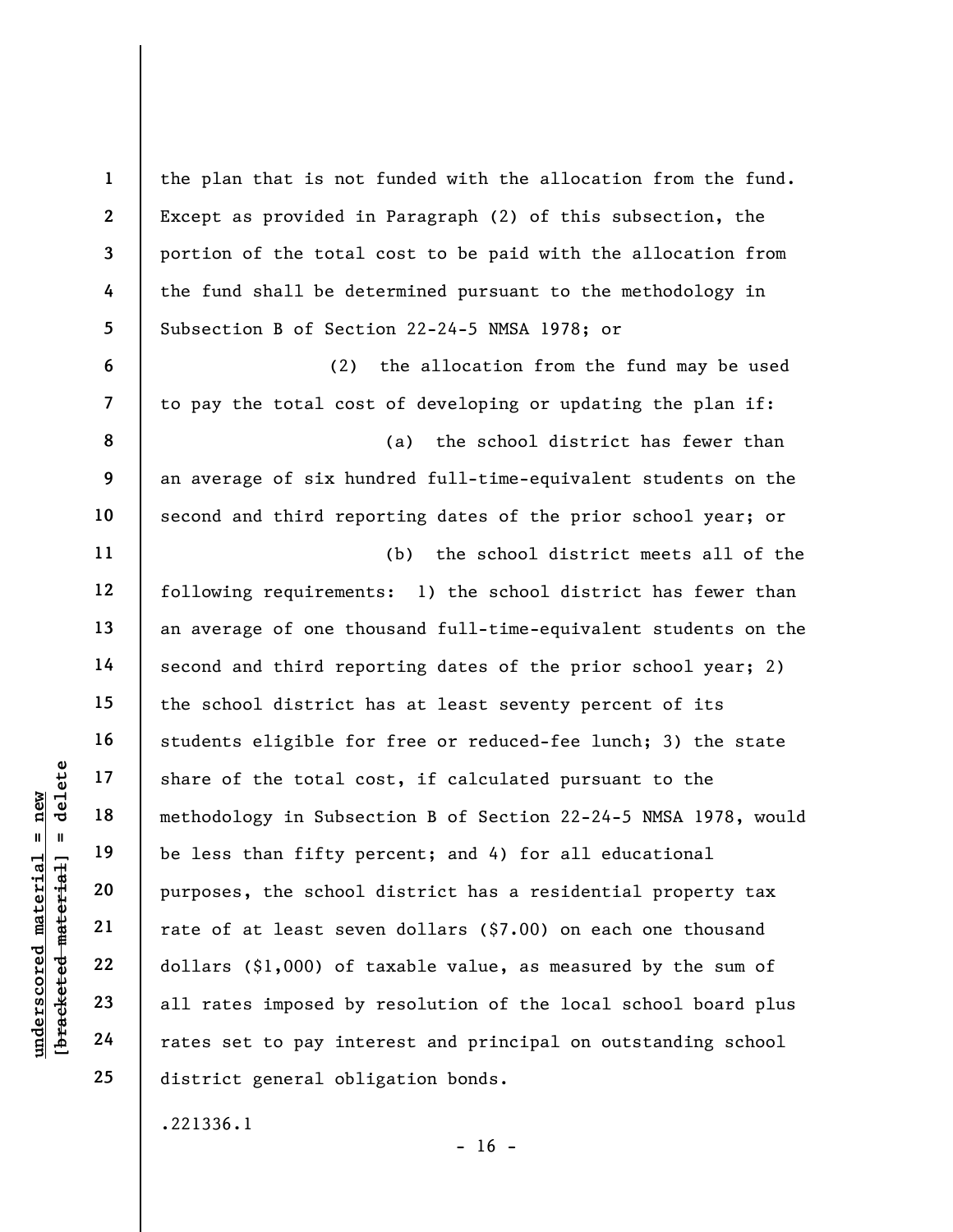underscored material = new [bracketed material] = delete 1 2 3 4 5 6 7 8 9 10 11 12 13 14 15 16 17 18 19 20 21 22 25 L. Upon application by a school district, allocations from the fund may be made by the council for the purpose of demolishing abandoned school district facilities; provided that: (1) the costs of continuing to insure an abandoned facility outweigh any potential benefit when and if a new facility is needed by the school district; (2) there is no practical use for the abandoned facility without the expenditure of substantial renovation costs; and (3) the council may enter into an agreement with the school district to fully fund the demolition of the abandoned school district facility if Paragraphs (1) and (2) of this subsection are satisfied. M. Up to ten million dollars (\$10,000,000) of the fund may be expended each year for an education technology infrastructure deficiency corrections initiative pursuant to Section 22-24-4.5 NMSA 1978; provided that funding allocated pursuant to this section shall be expended within three years of its allocation. N. For each fiscal year from 2018 through 2022, twenty-five million dollars (\$25,000,000) of the fund is reserved for appropriation by the legislature to the instructional material fund or to the transportation distribution of the public school fund. The secretary shall .221336.1 - 17 -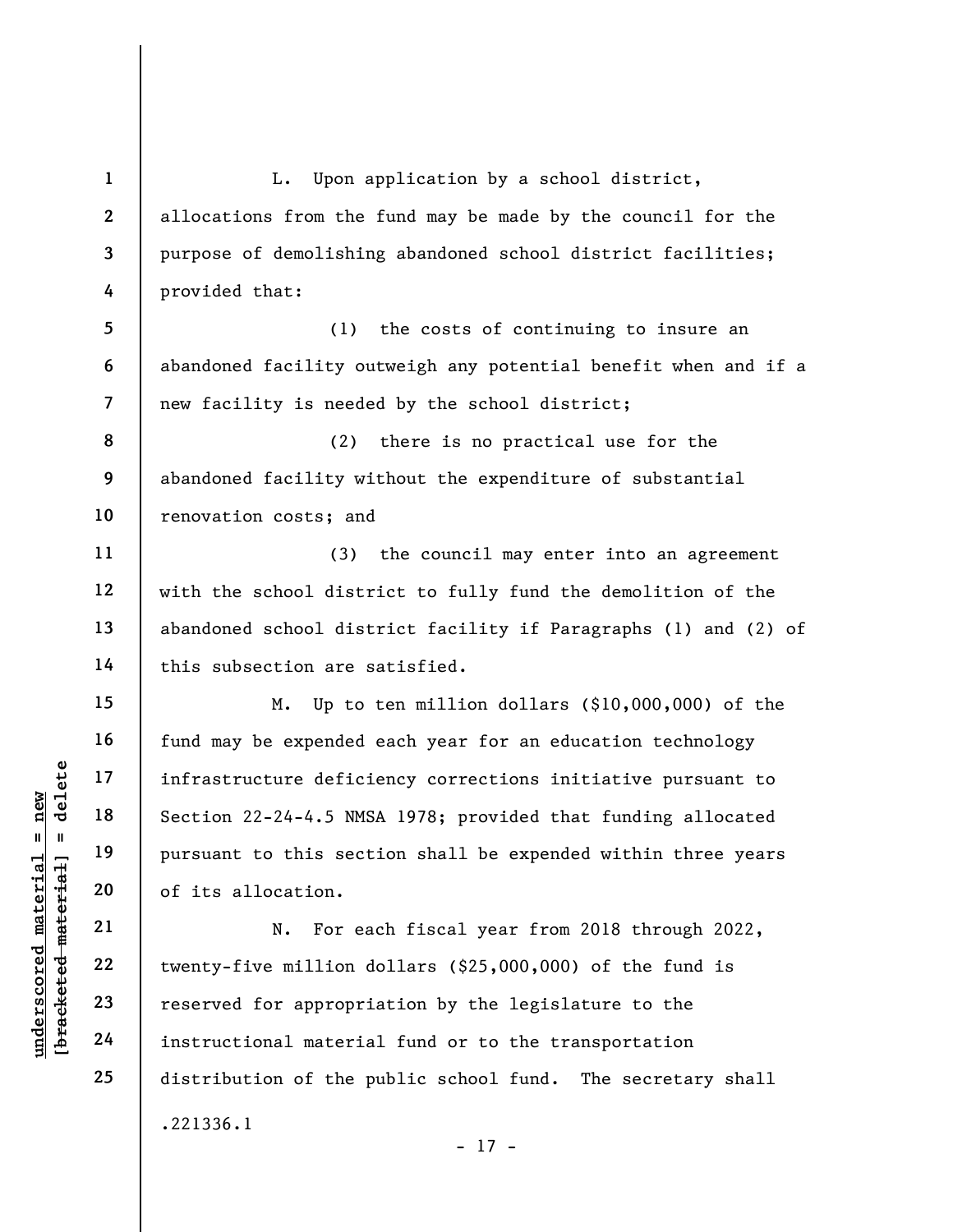1 2 3 4 5 6 7 8 9 certify the need for the issuance of supplemental severance tax bonds to meet an appropriation from the public school capital outlay fund to the instructional material fund or to the transportation distribution of the public school fund. Any portion of an amount of the public school capital outlay fund that is reserved for appropriation by the legislature for a fiscal year, but that is not appropriated before the first day of that fiscal year, may be expended by the council as provided in this section.

O. Up to ten million dollars (\$10,000,000) of the fund may be expended in each of fiscal years 2019 through 2022 for school security system project grants made in accordance with Section 22-24-4.7 NMSA 1978.

P. The fund may be expended in each of fiscal years 2020 through 2024 for a pre-kindergarten classroom facilities initiative in accordance with Section 22-24-12 NMSA 1978.

understanding that pre-kindergarten<br>
with a qualifying, aw<br>
that pre-kindergarten<br>
the project prioritiz<br>
21<br>
22<br>
develop pre-kindergar<br>
23<br>
funding pre-kindergar<br>
24<br>
SECTION 4. A no Q. The council may fund pre-kindergarten classrooms with a qualifying, awarded standards-based project; provided that pre-kindergarten classroom space shall not be included in the project prioritization calculation adopted by the council pursuant to Section 22-24-5 NMSA 1978. The council shall develop pre-kindergarten classroom standards to use when funding pre-kindergarten space."

SECTION 4. A new section of the Public School Capital Outlay Act is enacted to read:

- 18 -

.221336.1

10

11

12

13

14

15

16

17

18

19

20

21

22

23

24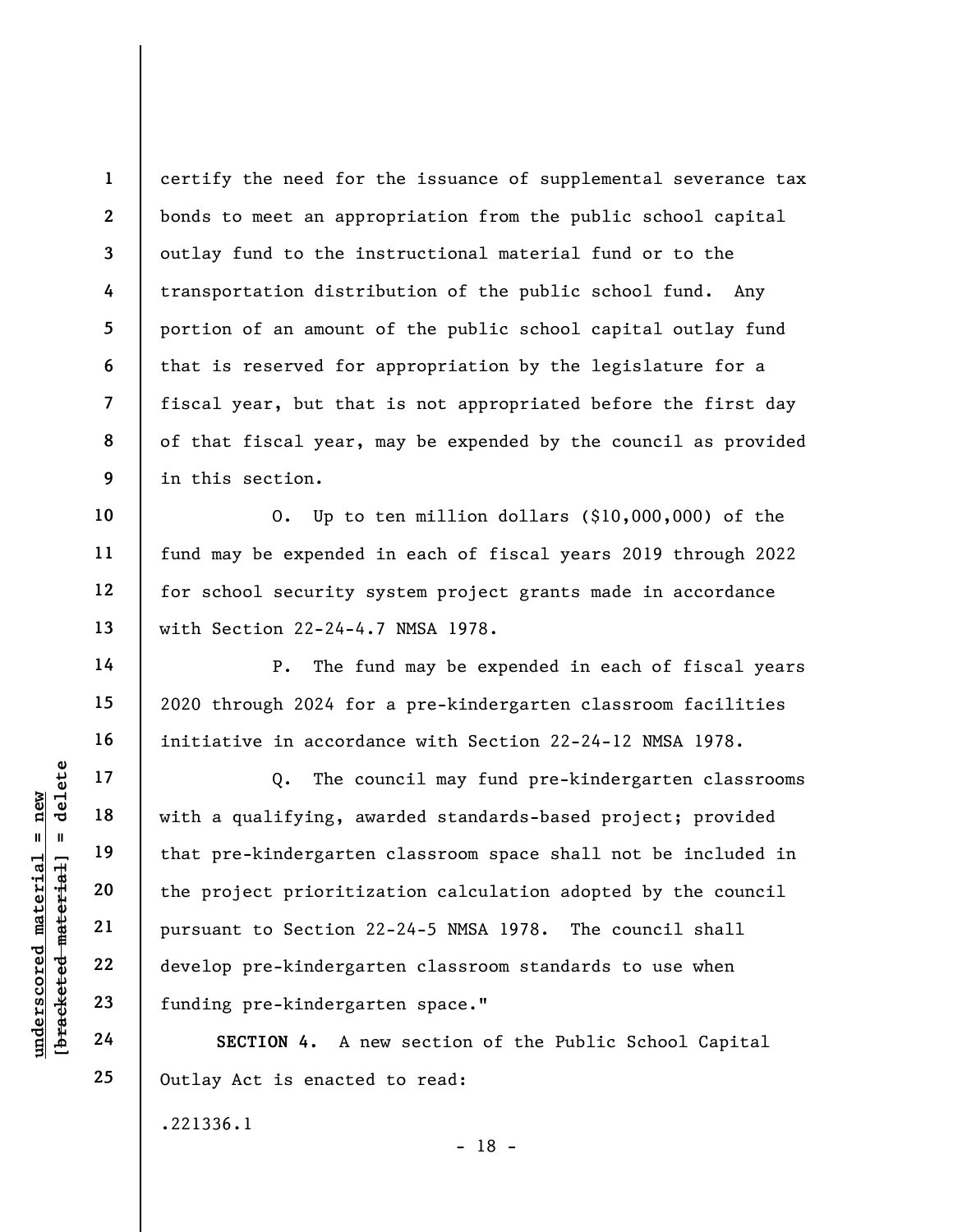1

10

11

12

13

14

15

16

17

18

19

20

21

22

23

24

25

## "[NEW MATERIAL] CHARTER FACILITY FUND.--

2 3 4 5 6 7 8 9 A. The "charter facility fund" is created as a nonreverting fund in the state treasury. The fund consists of appropriations, gifts, grants and donations. The fund shall be administered by the authority, and money in the fund shall be expended by the authority on authorization by the council. Expenditures shall be by warrant of the secretary of finance and administration pursuant to vouchers signed by the director of the authority or the director's designated representative.

B. The charter facility fund shall be used to pay off charter school lease-purchase agreements.

C. The council shall adopt rules to provide loans to charter schools for the renovation, construction, purchase or expansion of a charter school facility and the paying off of charter school lease-purchase agreements that include:

underscore material material external extrements are in accessed in the purchase Act;<br>
and the set of the material of the set of the set of the set of the set of the set of the set of the set of the set of the set of the s (1) evidence that any lease-purchase agreements are in accordance with the Public School Lease Purchase Act;

(2) evidence that a charter school's charter has been renewed at least once; and

(3) review of the last two audits of the charter school."

SECTION 5. Section 22-25-3 NMSA 1978 (being Laws 1975 (S.S.), Chapter 5, Section 3, as amended) is amended to read: "22-25-3. AUTHORIZATION FOR LOCAL SCHOOL BOARD TO SUBMIT

.221336.1

- 19 -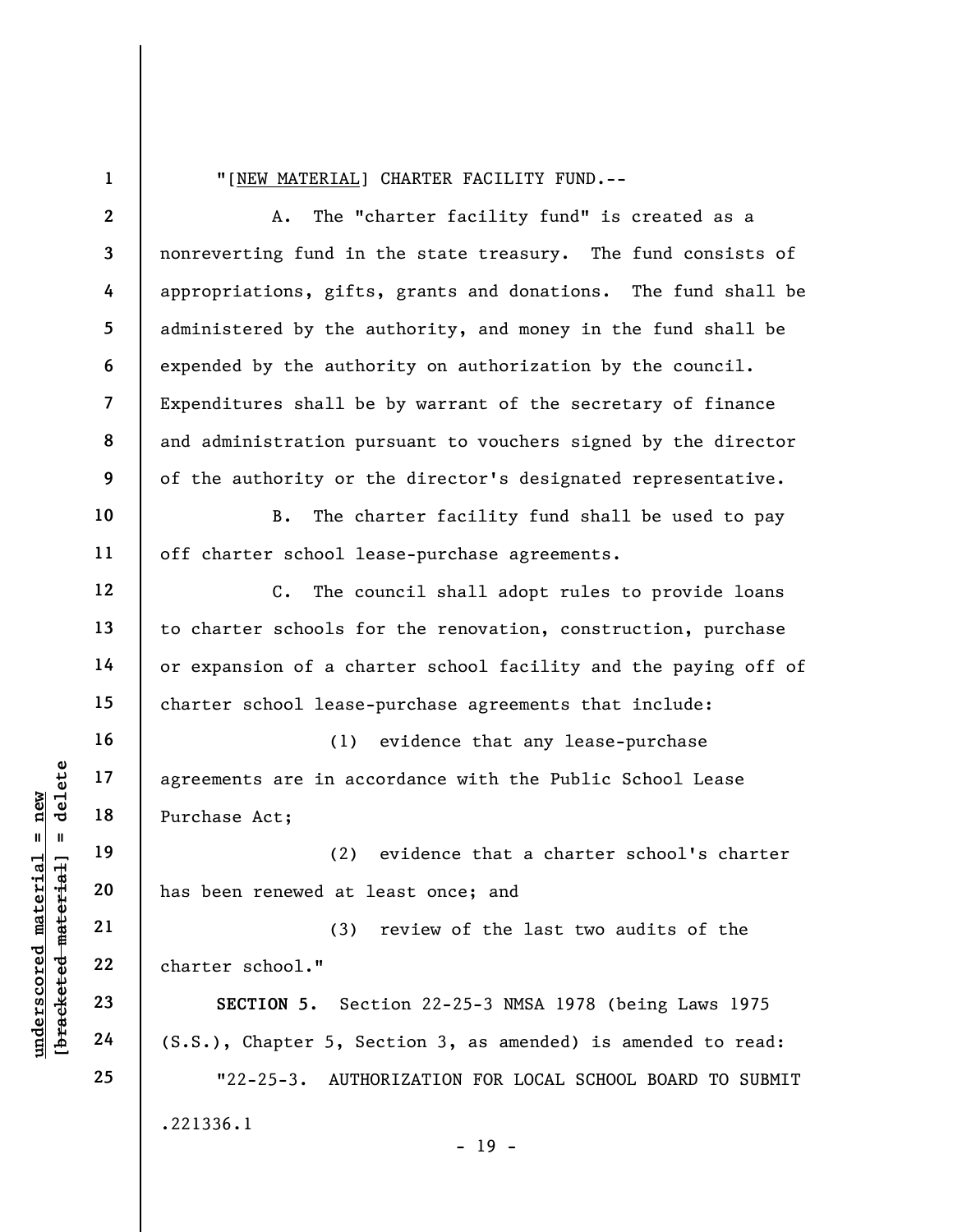1

QUESTION OF CAPITAL IMPROVEMENTS TAX IMPOSITION.--

underscored material = new [bracketed material] = delete 2 3 4 5 6 7 8 9 10 11 12 13 14 15 16 17 18 19 20 21 22 23 24 25 A. A local school board may adopt a resolution to submit to the qualified electors of the school district the question of whether a property tax should be imposed upon the net taxable value of property allocated to the school district under the Property Tax Code at a rate not to exceed that specified in the resolution for the purpose of capital improvements in the school district. The resolution shall: (1) identify the capital improvements for which the revenue proposed to be produced will be used; (2) specify the rate of the proposed tax, which shall not exceed two dollars (\$2.00) on each one thousand dollars (\$1,000) of net taxable value of property allocated to the school district under the Property Tax Code; (3) limit the imposition of the proposed tax to no more than six property tax years; and (4) indicate the regular election on which the ballot question shall appear or specify the date a special election will be held to submit the question of imposition of the tax to the qualified electors of the district. B. A school district that has one or more charter schools located within the school district boundaries shall collaborate with the charter schools to establish a process through which the charter schools submit necessary information to the school district for inclusion in the resolution. This .221336.1

 $- 20 -$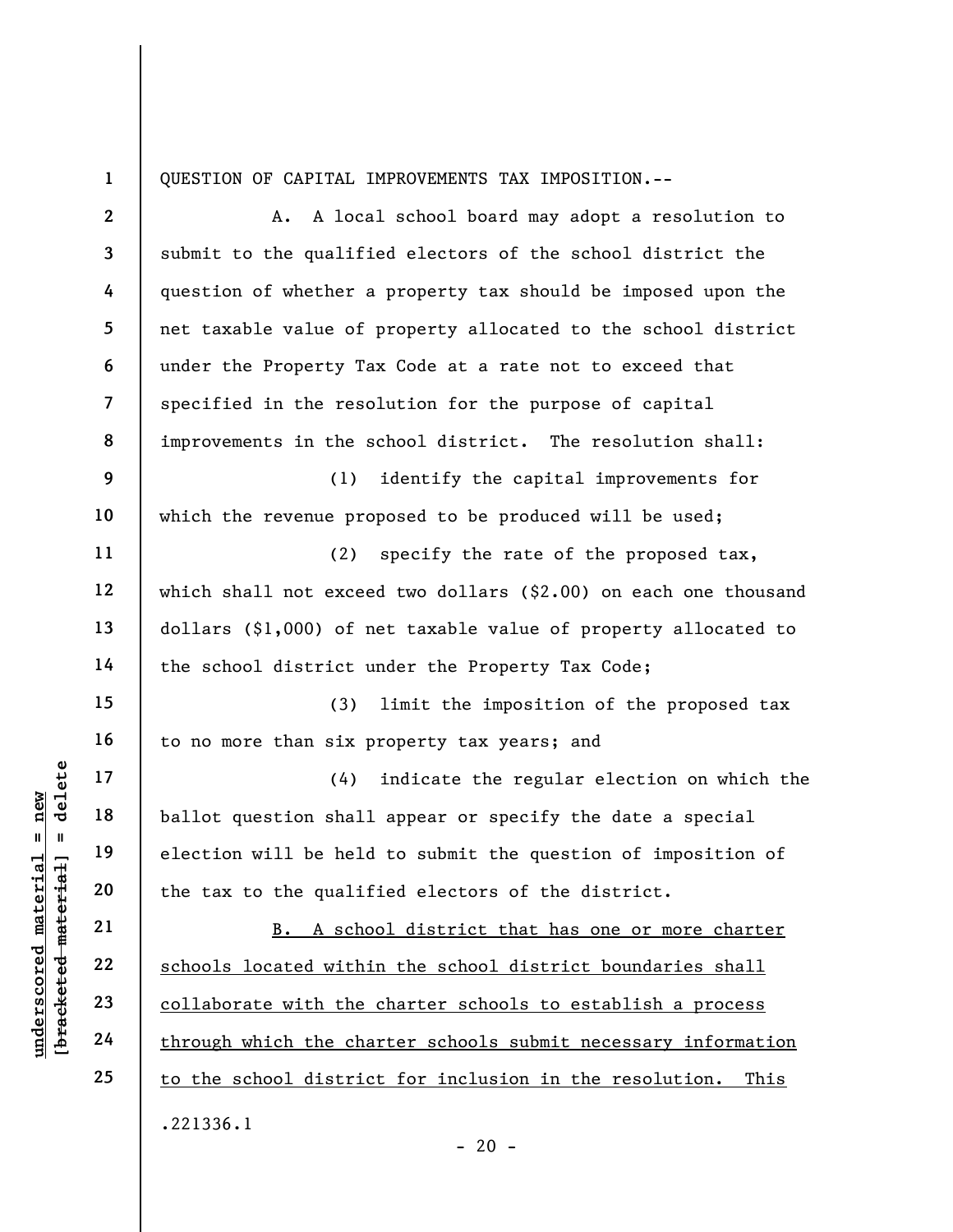|                         | $\mathbf{1}$             | process shall include:                                          |
|-------------------------|--------------------------|-----------------------------------------------------------------|
|                         | $\boldsymbol{2}$         | identification of the capital improvements<br>(1)               |
|                         | 3                        | of the charter school for which the revenue proposed to be      |
|                         | 4                        | produced will be used;                                          |
|                         | 5                        | (2) a requirement that necessary information                    |
|                         | 6                        | be submitted to the school district no later than June 1 of the |
|                         | $\overline{\mathcal{L}}$ | calendar year in which the local school board will consider the |
|                         | 8                        | resolution; and                                                 |
|                         | 9                        | the point of contact in the school<br>(3)                       |
|                         | 10                       | district to which the charter school is to submit the           |
|                         | 11                       | information.                                                    |
|                         | 12                       | $[\frac{B}{\cdot},]$ C. A resolution submitted to the qualified |
|                         | 13                       | electors pursuant to Subsection A of this section shall include |
|                         | 14                       | capital improvements funding for a locally chartered or state-  |
|                         | 15                       | chartered charter school located within the school district if  |
|                         | 16                       | the charter school [timely provides the necessary information   |
| delete                  | 17                       | to the school district for inclusion in the resolution that     |
| new<br>Ш                | 18                       | identifies the capital improvements of the charter school for   |
|                         | 19                       | which the revenue proposed to be produced will be used] has     |
| materia                 | 20                       | complied with the process outlined in Subsection B of this      |
| material                | 21                       | section."                                                       |
| $\bm{{\rm underscore}}$ | 22                       | SECTION 6. Section 22-26-3 NMSA 1978 (being Laws 1983,          |
| [bracketed              | 23                       | Chapter 163, Section 3, as amended) is amended to read:         |
|                         | 24                       | $"22-26-3.$<br>AUTHORIZATION FOR LOCAL SCHOOL BOARD TO SUBMIT   |
|                         | 25                       | QUESTION OF CAPITAL IMPROVEMENTS TAX IMPOSITION.--              |
|                         |                          | .221336.1<br>$-21 -$                                            |

 $\overline{\phantom{a}}$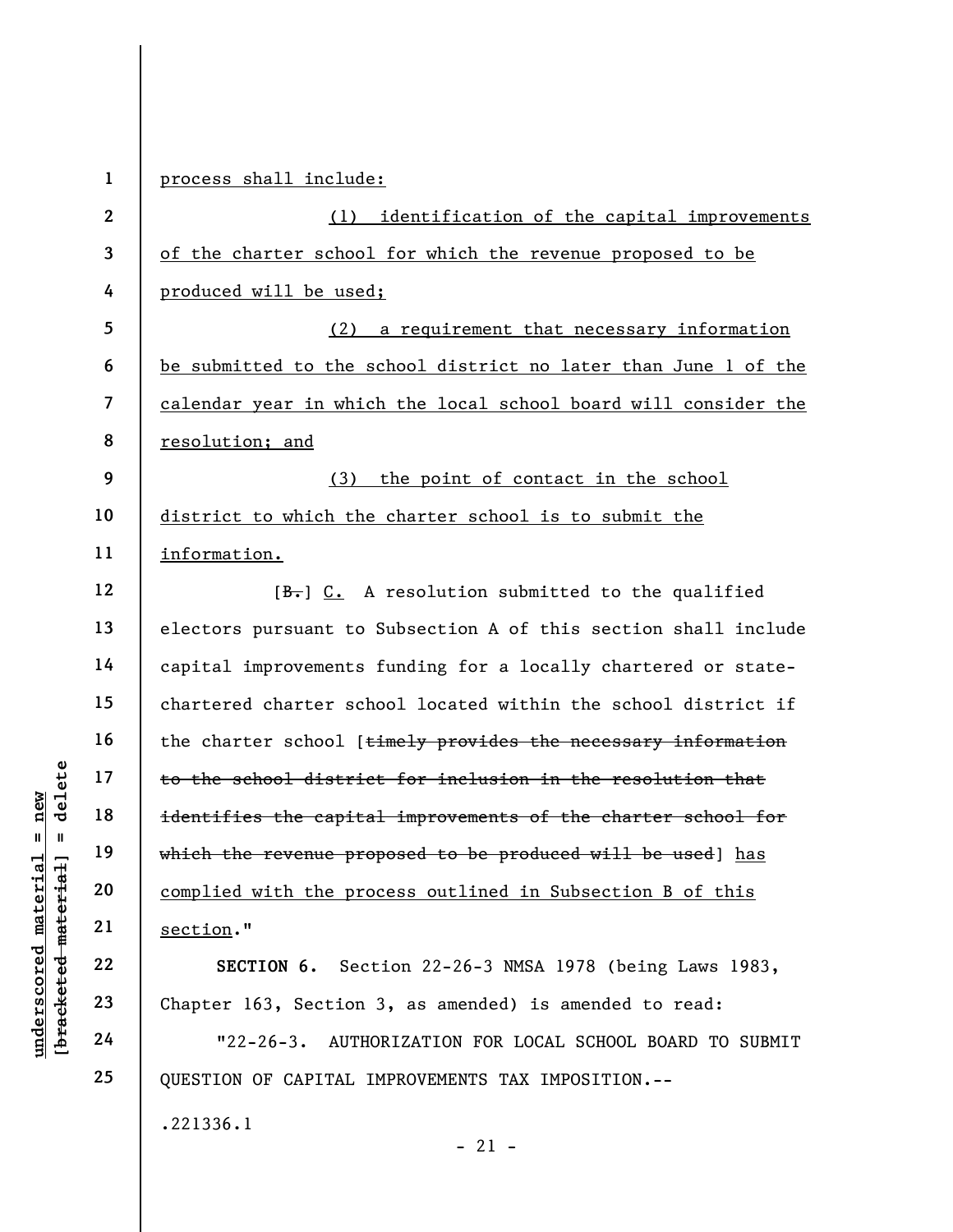underscored material = new [bracketed material] = delete 1 2 3 4 5 6 7 8 9 10 11 12 13 14 15 16 17 18 19 20 21 22 23 24 25 A. A local school board may adopt a resolution to submit to the qualified electors of the school district the question of whether a property tax at a rate not to exceed the rate specified in the resolution should be imposed upon the net taxable value of property allocated to the school district under the Property Tax Code for the purpose of capital improvements to public schools in the school district. The resolution shall: (1) identify the capital improvements for which the revenue proposed to be produced will be used; (2) specify the rate of the proposed tax, which shall not exceed ten dollars (\$10.00) on each one thousand dollars (\$1,000) of net taxable value of property allocated to the school district under the Property Tax Code; (3) limit the imposition of the proposed tax to no more than six property tax years; and (4) indicate the regular election on which the ballot question shall appear or specify the date a special election will be held to submit the question of imposition of the tax to the qualified electors of the district. B. A school district that has one or more charter schools located within the school district boundaries shall collaborate with the charter schools to establish a process through which the charter schools submit necessary information to the school district for inclusion in the resolution. This .221336.1  $- 22 -$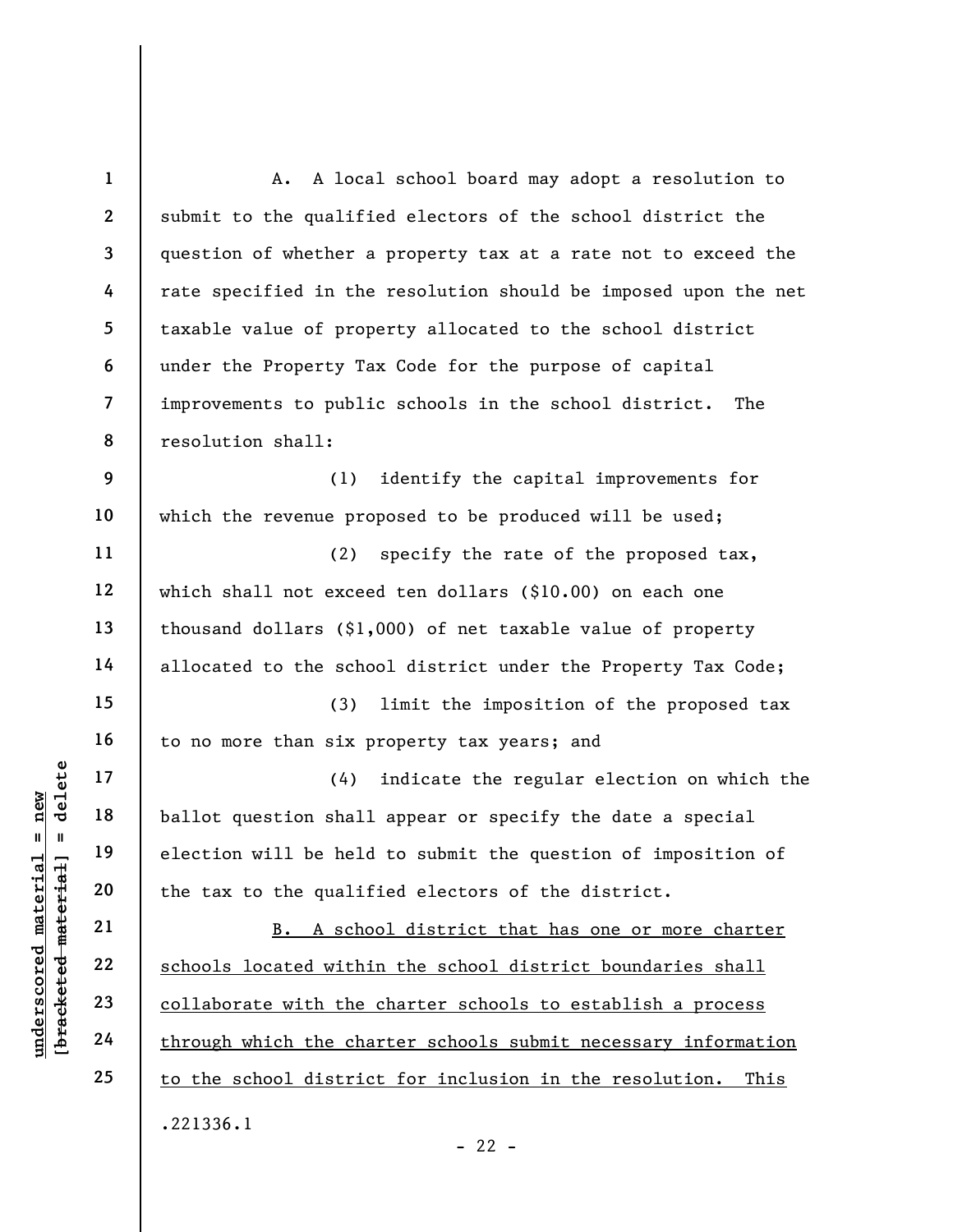|                                                           | $\mathbf{1}$   | process shall include:                                          |
|-----------------------------------------------------------|----------------|-----------------------------------------------------------------|
|                                                           | $\overline{2}$ | identification of the capital improvements<br>(1)               |
|                                                           | 3              | of the charter school for which the revenue proposed to be      |
|                                                           | 4              | produced will be used;                                          |
|                                                           | 5              | a requirement that necessary information<br>(2)                 |
|                                                           | 6              | be submitted to the school district no later than June 1 of the |
|                                                           | $\overline{7}$ | calendar year in which the local school board will consider the |
|                                                           | 8              | resolution; and                                                 |
|                                                           | 9              | (3) the point of contact in the school                          |
|                                                           | 10             | district to which the charter school is to submit the           |
|                                                           | 11             | information.                                                    |
|                                                           | 12             | $[\frac{B}{\cdot},]$ C. A resolution submitted to the qualified |
|                                                           | 13             | electors pursuant to Subsection A of this section shall include |
|                                                           | 14             | capital improvements funding for a locally chartered or state-  |
|                                                           | 15             | chartered charter school located within the school district if: |
|                                                           | 16             | the charter school [timely provides the<br>(1)                  |
| delete                                                    | 17             | necessary information to the school district for inclusion on   |
| $n$ ew                                                    | 18             | the resolution that identifies the capital improvements of the  |
| Ш<br>Ш                                                    | 19             | charter school for which the revenue proposed to be produced    |
|                                                           | 20             | will be used] has complied with the process outlined in         |
| underscored material<br>[ <del>bracketed material</del> ] | 21             | Subsection B of this section; and                               |
|                                                           | 22             | (2)<br>the capital improvements are included in                 |
|                                                           | 23             | the five-year facilities plan:                                  |
|                                                           | 24             | of the school district, if the<br>(a)                           |
|                                                           | 25             | charter school is a locally chartered charter school; or        |
|                                                           |                | .221336.1                                                       |
|                                                           |                | $-23 -$                                                         |